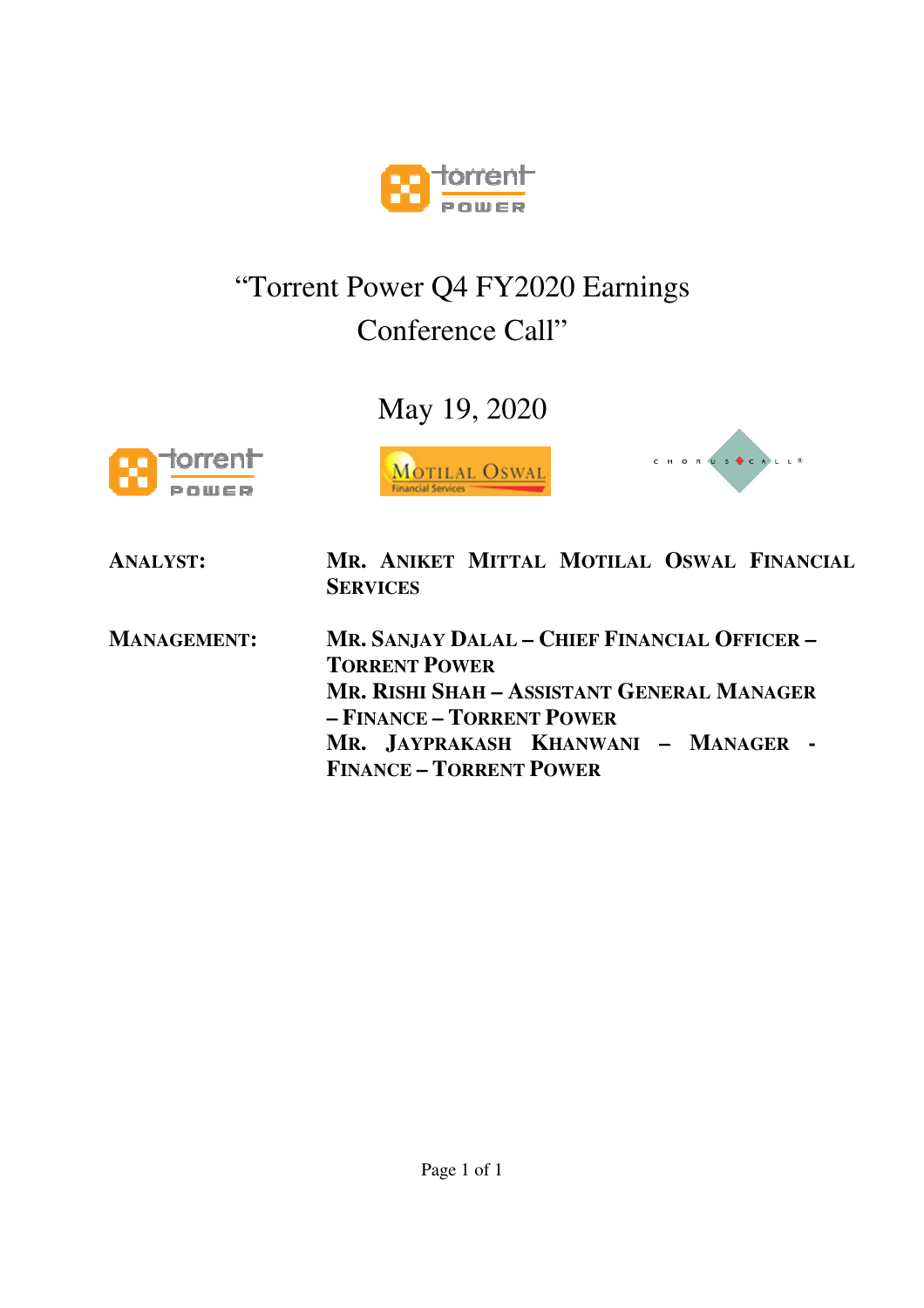

- **Moderator:** Ladies and gentlemen, good day and welcome to the Torrent Power Q4 FY2020 Earnings Conference Call, hosted by Motilal Oswal Financial Services Limited. As a reminder, all participant lines will be in the listen-only mode and there will be an opportunity for you to ask questions after the presentation concludes. Should you need assistance during the conference call, please signal an operator by pressing "\*" then "0" on your touchtone phone. Please note that this conference is being recorded. I now hand the conference over to Mr. Aniket Mittal from Motilal Oswal Financial Services. Thank you, and over to you Sir!
- **Aniket Mittal**: Thank you, Neerav. Good morning everyone. On behalf of Motilal Oswal Financial Services, I welcome you to the Q4 FY2020 earnings call for Torrent Power. From the management today, we have with us Mr. Sanjay Dalal, the CFO of the company, Mr. Rishi Shah, AGM Finance and Mr. Jayprakash Khanwani, Manager Finance of Torrent Power. We will begin the session with brief comments from the management and following that we will open for Q&A session and now I hand over the call to the management. Over to you Sir!
- **Sanjay Dalal:** Good morning everybody. This is Sanjay Dalal, CFO of Torrent Power. I will give you an overview of our Q4 financial performance for about 10-15 minutes and then we will start taking questions from the participants.

On overall basis the consolidated profit after tax was negative Rs.290 Crores that means there was a loss after tax of Rs.290 Crores during the quarter versus Rs.18 Crores of profit in the comparative quarter that is lower by about Rs.308 Crores. To facilitate the understanding of this loss after tax we should look at the profit before tax number and the tax number separately. First I will quickly deal with the profit before tax number. The profit before tax for Q4 was again loss of Rs.693 Crores versus Rs.220 Crores of profit in the comparative quarter that is it was lower by about Rs.913 Crores. There are three key one off adjustments which I want to highlight for a proper appreciation of this numbers. The first adjustment is Rs.1000 Crores impairment loss which we have taken on the carrying value of our 1200 MW power project. As you know this is the stranded asset and has been operating intermittently. We will talk about this a little later but this is actually a noncash book adjustment under the applicable accounting standards One significant future impact of this impairment is that the depreciation charge will go down by roughly Rs.85 Crores per annum because of this impairment which we have taken from the next year onwards. Second one-off non-recurring adjustment is the provision of Rs.51 Crores which we have taken towards potential damages and other project related cost arising from expected delays or failure in the setting of 115 MW wind power project, which we won under the competitive bidding process earlier year under SECI V bidding This provision is similar to the one which we had taken in Q2 for the SECI 3 project. We will talk more about it under the briefing for renewable segment. The third one-off adjustment is Rs.48 Crores provision for doubtful debts which we have taken in our franchisee distribution business in Q4. This is a direct COVID impact, which resulted in dramatic fall in the electricity demand during the lockdown period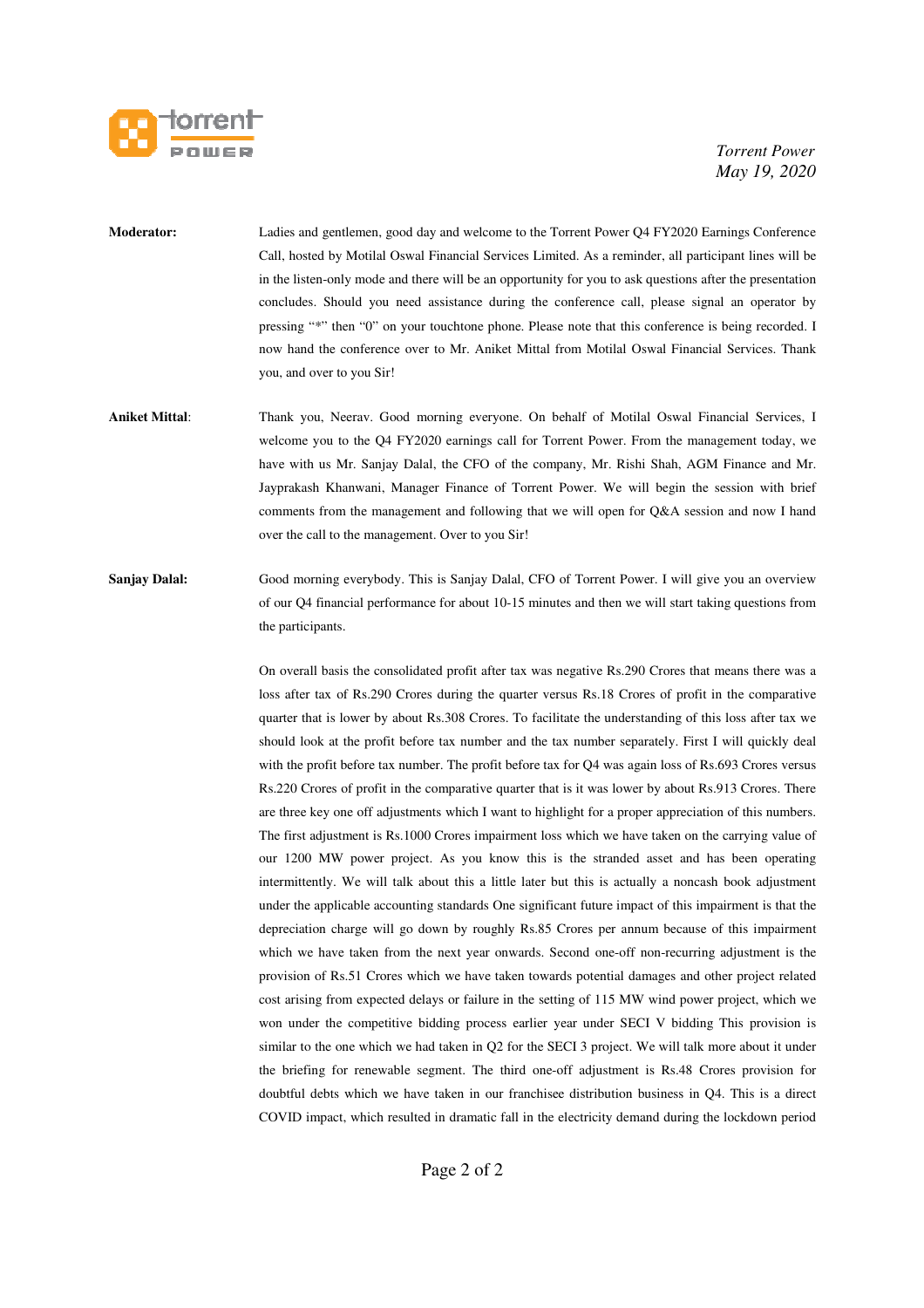

and subsequent relief provided by the government in form of postponement of payment of electricity dues, led to a very drastic fall in the collection efficiencies in our franchise distribution areas particularly Bhiwandi and Agra. The outstanding receivables as on March 31, 2020 were assessed from a collectivity perspective and in addition to the normal provisioning norms which we follow we have taken one-time additional provision for bad debt of Rs.48 Crores. If we adjust for these three one-off items, the adjusted profit before tax for Q4 is Rs.406 Crores versus Rs.220 Crores in the comparative quarter that is it is higher by Rs.186 Crores or about 85%, so on an adjusted basis the performance has been very good.

Now coming to the tax expense part of the P&L account. In the Q4, the current tax is at Rs.74 Crores, which is roughly 26% of the profit before tax, ignoring DGEN impairment adjustment. Now the applicable tax rate is 17.4%, however, our current tax rate is 26% because this one-off provisions which we made for the SECI 5 project and the additional provision for bad debt etc., are not allowed as a deduction from book profit and therefore effective book profit tax rate is about 26%. In addition to the current tax, there is a deferred tax credit we have taken in Q4 for Rs.493 Crores. This deferred tax credit in Q4 is broadly made up of three onetime elements other than the usual adjustments which happen on account of deferred tax liability and asset for the transactions during the year. One big adjustment was reversal of Rs.189 Crores of deferred tax liability created in earlier year on our DGEN plant. This is a direct consequence of the impairment provision we took, because of the impairment the deferred tax liability created on the DGEN asset, got reversed in Q4 and that was Rs.189 Crores of credit.

Second was that we had to reassess the future estimates of taxable profits, which we do for the purpose of determination of how much MAT credit we will utilize so this reassessment had to be done on the account of two factors. One was that next year 2021 will have COVID influence and obviously the profitability is likely to be lowered than what it was earlier estimated. Secondly because of the DGEN impairment the financial model used for the purpose of impairment also had to be used for the purpose of projecting future taxable profit, so with these two adjustments Rs.176 Crores of additional MAT credit also came to be accounted because that will get now utilized so that was another credit which came. The third element was Rs.79 Crores was recognized because of the reduction in MAT rate which happened during Q2 where the MAT rate was reduced from 21.55% to 17.47% and created a onetime gain of about Rs.464 Crores for the year so out of that Rs.464 Crores, 79 Crore was accounted in Q4. All that put together the total deferred tax credit for Q4 was Rs.493 Crores which explains the tax portion.

Now I will give you some commentary on the adjusted PBT numbers. The higher adjusted PBT was driven by improved financial performance in all our operating segments. Gas based generation performed better because of operationalization on 278 MW of UNOSUGEN PPA from second quarter onwards and because of the higher merchant sales which we did in Q4 and this is again net of the tariff blow which SUGEN PPA had to bare on the account of reduction in tariff in SUGEN. So even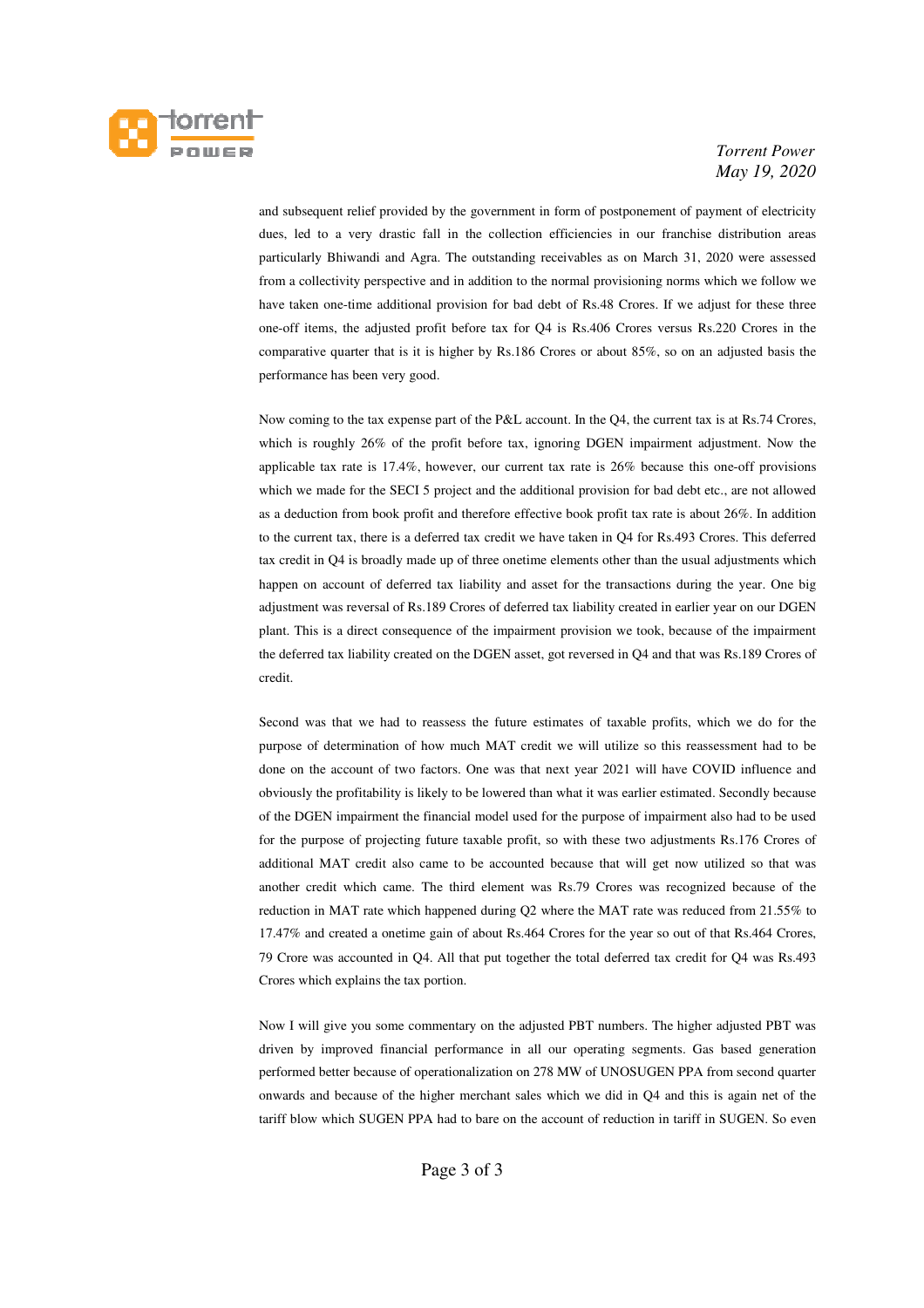

after the absorption of that reduction in tariff in SUGEN PPA this segment contributed towards higher PBIT.

 The renewable segment also performed better on the back of higher average operational capacity which was available during the quarter. This quarter we had an operational capacity of 737 MW versus 577 MW in the comparative quarter and the PLF were also slightly better than the comparative quarters so on that basis renewable segments also brought in additional contribution. I will just give a little more color on the SECI 5 provision of Rs. 51 Crores which we have made during the quarter which I explained as onetime adjustment earlier. SECI 5 project suffered more or less the same issues in land acquisition which emerged from Government of Gujarat's land policy for wind projects. As a result, when the Government of Gujarat came up with the new land allocation policy sometime in November 2019, it said that all projects from SECI 5 and onwards can be allocated land only in renewable parks which are to be developed and not anywhere else. There are no renewable parks which are under development in Gujarat, as a result of this all our approvals and all project activities came to a complete standstill. We approached SECI for an extension of time for this citing that this should be treated as change in law. However, SECI has rejected our contention that extension of time is not entitled in this case and because SECI has rejected the time extension and availability of time from now till SCOD is not adequate to implement the project we have taken a provision for Rs.51 Crores on account of the possible liquidated damages and the project related cost which we have incurred. We are still in discussion with SECI on this issue but since on record, they have rejected our application for extension of time, we have taken the accounting provision in this quarter.

License distribution business also performed very well in this quarter in fact it was a star performance essentially on three counts, one is because of continuous new investments happening, ROE continuously keeps going up, secondly because of continuous improvement in efficiency of operations we have earned higher incentive and the third factor was that we won some regulatory approvals for past disputed matter for which we could take a credit in this quarter. So all put together distribution also brought in excellent performance. And finally franchise distribution business also did extremely well on further reduction in T&D loss and overall increase in volumes as well. This quarter on March 1, 2020 we formally took over Shil, Mumbra and Kalwa operations, so March this quarter includes one month of Shil, Mumbra and Kalwa operations and obviously that was the month of large loss because Shil, Mumbra and Kalwa operations when we took over had T&D losses about 55%. In March and no sooner we took over there was a lockdown so we could hardly do anything. As a result of that we have taken a blow of about Rs.22 Crores for one month operation of Shil, Mumbra and Kalwa. Even after that because of improved performance in Bhiwandi and Agra overall the distribution franchisee has turned in a decent performance. So that sort of is the color on the various operating segments. I would now start taking questions from the participants.

**Moderator:** Thank you very much. We will now begin the question and answer session. The first question is from the line of Mohit Kumar from IDFC Securities. Please go ahead.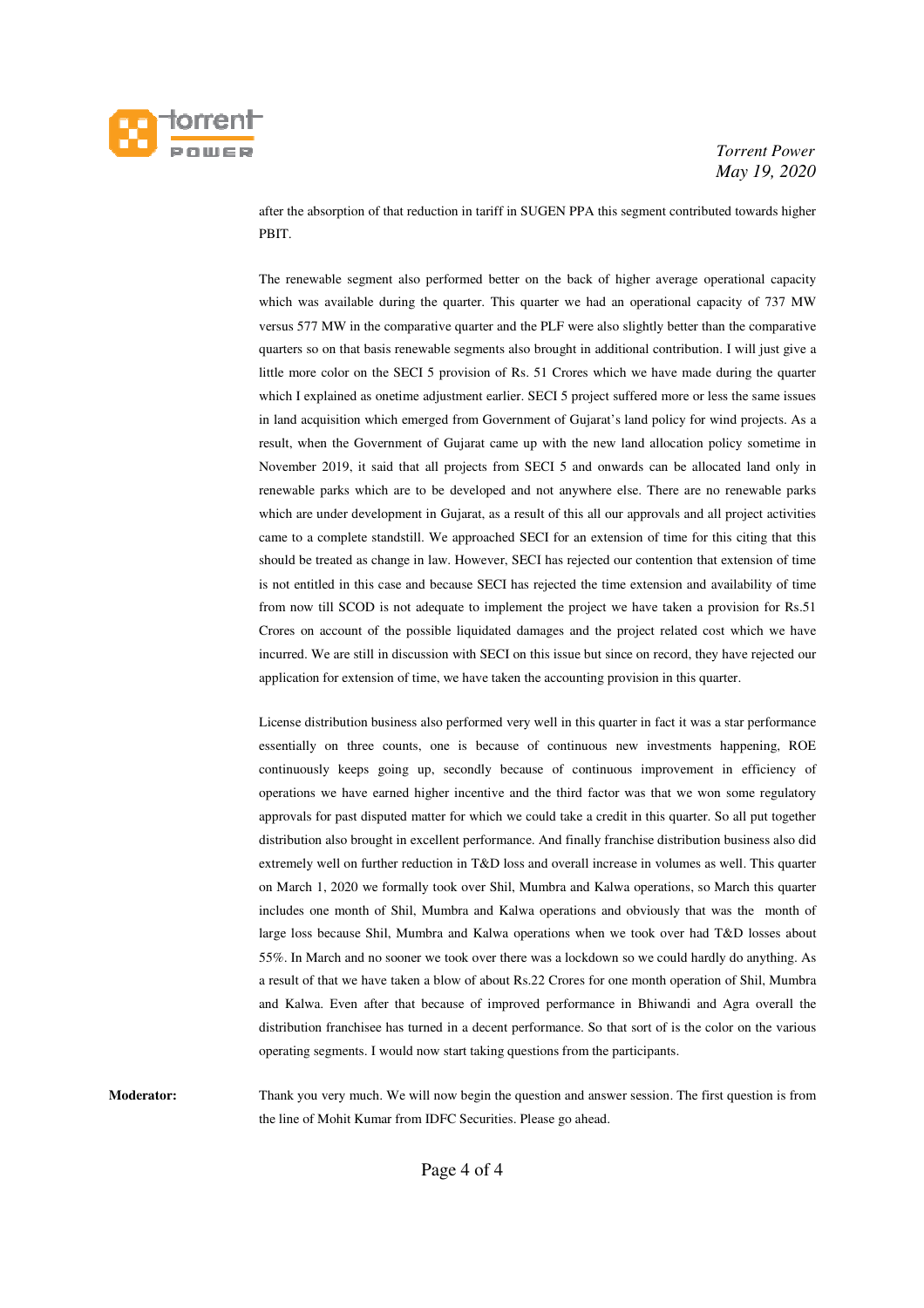

**Mohit Kumar:** Good morning Sir and congratulations on good set of numbers. Sir, I had two questions, first is on the capital expenditure for FY2020 and given the COVID situation do you think we will be able to spend Rs.1500 Crores for the FY2021, is the number revised?

**Sanjay Dalal:** I could not get the first part of your question, can you repeat that please?

**Mohit Kumar:** What was the FY2020 capex across the board and secondly have you revised the capex expenditure FY2021 especially on renewable given the fact that I think hardly any pipeline left in SECI 1 I guess?

- **Sanjay Dalal:** Firstly the capex for FY2020 I will just give the breakup for three major segments, one in the license distribution business we capitalized about Rs.812 Crores, franchisee distribution we capitalized about Rs.227 Crores and in renewable we have capitalized about Rs.836 Crores and balance Rs.51 Crores was miscellaneous capex in something in generation and corporate those kind of stuff so the total capex for the year was about Rs.1926 Crores. Now coming to the capex guidance, our earlier guidance was an average of Rs.1500 Crores over the next three years in the license distribution business and about Rs.300 Crores in the franchisee distribution business on a per annum basis. While the guidance remains the same because of the loss of time and some slowdown in activity during the current year, the current year spend has been revised downwards so I think we are currently hoping to do around Rs.1200 Crores to Rs.1250 Crores in the license distribution business for FY2021 and about Rs.350 Crores in the franchise distribution business. However the current year the situation is still evolving so this numbers could also further undergo a change. This is our current outlook on capex which considers delay on the account of loss of time and remobilization as well as our catch up efforts whatever we can do. This could change significantly depending on how the situation evolves. On the renewable, there are now no projects left with these two projects having provided for. There was renewable requirements for our renewable power obligation of our DISCOMs for which there was a project of about 150 MW solar plants which we had talked about last time. This also is now likely to be delayed because of reduction in demand which is likely to happen in 2021 and renewable power obligation of DISCOM itself might go down and therefore this project can likely get delayed. So does that cover all your questions?
- **Mohit Kumar:** Yes Sir, on the gross debt numbers Sir, I think we have paid substantial debt in FY2020 despite having this huge capex, what is the gross debt right now and how much you paid in the fiscal FY2020, a comparison gross debt at the start of FY2020 and FY2021?
- **Sanjay Dalal:** March 31, 2020 the gross debt was about Rs.8900 Crores and there were some reset of rate of interest which were due on March 31, 2020 so after that reset, the average rate of interest for Rs.8900 Crores was 8.52%. The current maturity in this Rs.8900 Crores is about Rs.1075 Crores.
- **Mohit Kumar:** What were these numbers for March 31, 2019?

**Sanjay Dalal:** March 31, 2019 gross debt?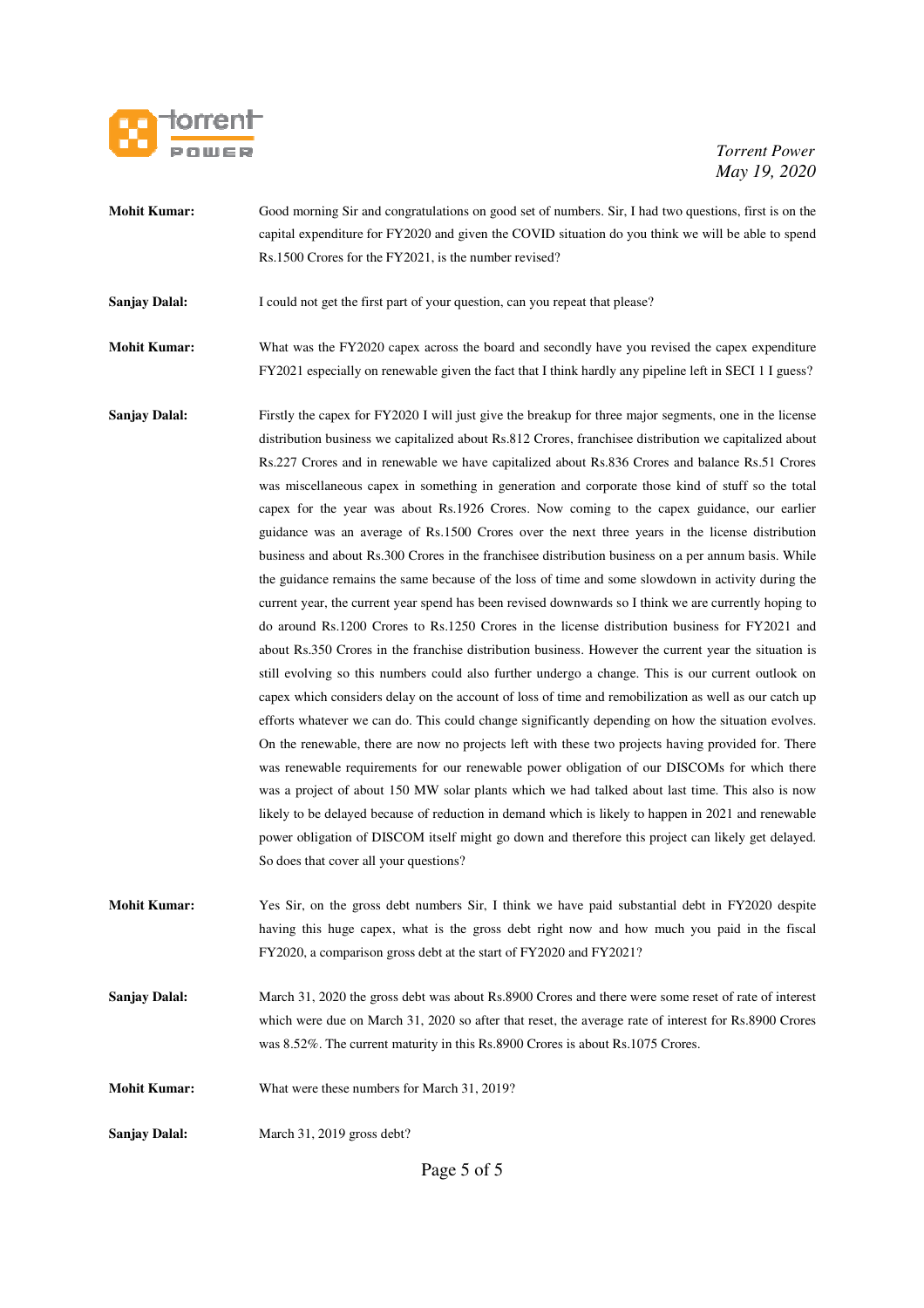

| <b>Mohit Kumar:</b>  | Yes Sir?                                                                                                                                                                                                                                                                                                                                                                                                                                                                                                                                                                                                                                                                                                                                                                                                                                                                                                                                                                                                                                                                        |
|----------------------|---------------------------------------------------------------------------------------------------------------------------------------------------------------------------------------------------------------------------------------------------------------------------------------------------------------------------------------------------------------------------------------------------------------------------------------------------------------------------------------------------------------------------------------------------------------------------------------------------------------------------------------------------------------------------------------------------------------------------------------------------------------------------------------------------------------------------------------------------------------------------------------------------------------------------------------------------------------------------------------------------------------------------------------------------------------------------------|
| <b>Sanjay Dalal:</b> | It was Rs.9755 Crores.                                                                                                                                                                                                                                                                                                                                                                                                                                                                                                                                                                                                                                                                                                                                                                                                                                                                                                                                                                                                                                                          |
| <b>Mohit Kumar:</b>  | Okay Sir. Understood got it.                                                                                                                                                                                                                                                                                                                                                                                                                                                                                                                                                                                                                                                                                                                                                                                                                                                                                                                                                                                                                                                    |
| <b>Sanjay Dalal:</b> | I can give you one more statistic which might be useful to you. The average rate of interest for 2019-<br>2020 was 9.16% on an weighted average debt during the year of Rs.9270 Crores against that in 2020-<br>2021 weighted average debt for the year will be about Rs.8900 Crores and average rate of interest as I<br>said has already fallen to 8.52%. There are some loans which will now get reset from today till<br>September so all put together we are estimating weighted average ROI of about 8.15% or so for the<br>year.                                                                                                                                                                                                                                                                                                                                                                                                                                                                                                                                         |
| <b>Mohit Kumar:</b>  | Understood, thank you.                                                                                                                                                                                                                                                                                                                                                                                                                                                                                                                                                                                                                                                                                                                                                                                                                                                                                                                                                                                                                                                          |
| <b>Sanjay Dalal:</b> | And one more piece of information, which will still be useful, is the normative debt as on March 2020<br>was about Rs.2450 Crores. So this is useful because the part of the rate reduction will get passed on.                                                                                                                                                                                                                                                                                                                                                                                                                                                                                                                                                                                                                                                                                                                                                                                                                                                                 |
| <b>Mohit Kumar:</b>  | So this Rs. 2450 Crores pertains to the distribution business of Ahmedabad and Surat, am I right Sir?                                                                                                                                                                                                                                                                                                                                                                                                                                                                                                                                                                                                                                                                                                                                                                                                                                                                                                                                                                           |
| <b>Sanjay Dalal:</b> | Yes, licensed distribution business and SUGEN.                                                                                                                                                                                                                                                                                                                                                                                                                                                                                                                                                                                                                                                                                                                                                                                                                                                                                                                                                                                                                                  |
| <b>Mohit Kumar:</b>  | Okay. Understood Sir. Thank you Sir.                                                                                                                                                                                                                                                                                                                                                                                                                                                                                                                                                                                                                                                                                                                                                                                                                                                                                                                                                                                                                                            |
| Moderator:           | Thank you. Next question is from the line of Rahul Modi from ICICI Securities. Please go ahead.                                                                                                                                                                                                                                                                                                                                                                                                                                                                                                                                                                                                                                                                                                                                                                                                                                                                                                                                                                                 |
| <b>Rahul Modi:</b>   | Sir congratulations for the very good set of number despite very difficult times hope all of you are<br>safe and thanks for the opportunity. Sir just a couple of questions, how is the demand now at<br>Bhiwandi, Agra post gradual easing of lockdown over the last 15 to 20 days, you see any kind of<br>improvement there?                                                                                                                                                                                                                                                                                                                                                                                                                                                                                                                                                                                                                                                                                                                                                  |
| <b>Sanjay Dalal:</b> | So I will give you a picture of demand actual numbers for the lockdown period that is first lockdown<br>that March 25, 2020 to March 31, 2020 what happened, then I will give you what actually happened<br>in April and then just some color on May. I will give you for all our areas before I think there will be<br>questions covering other areas as well. So Ahmedabad, if you take first in the period March 25 <sup>th</sup> to<br>March 31 <sup>st</sup> , there was a demand drop of 52% and in April that sort of recovered to a demand drop of<br>42%. If I take Surat same similar period numbers were 65% was the immediate demand drop in the<br>lockdown first period up to March and that got recovered to 61% demand drop of the month of April.<br>Dahej was 77% drop, which sort of again 60% in April. Given this for your question, the demand<br>drop in March 25, 2020 to March 31, 2020 period was 65% and that partially recovered, nominally<br>recovered to 63% in April. Agra, the demand drop of 30% and that actually increased to 34% in April. |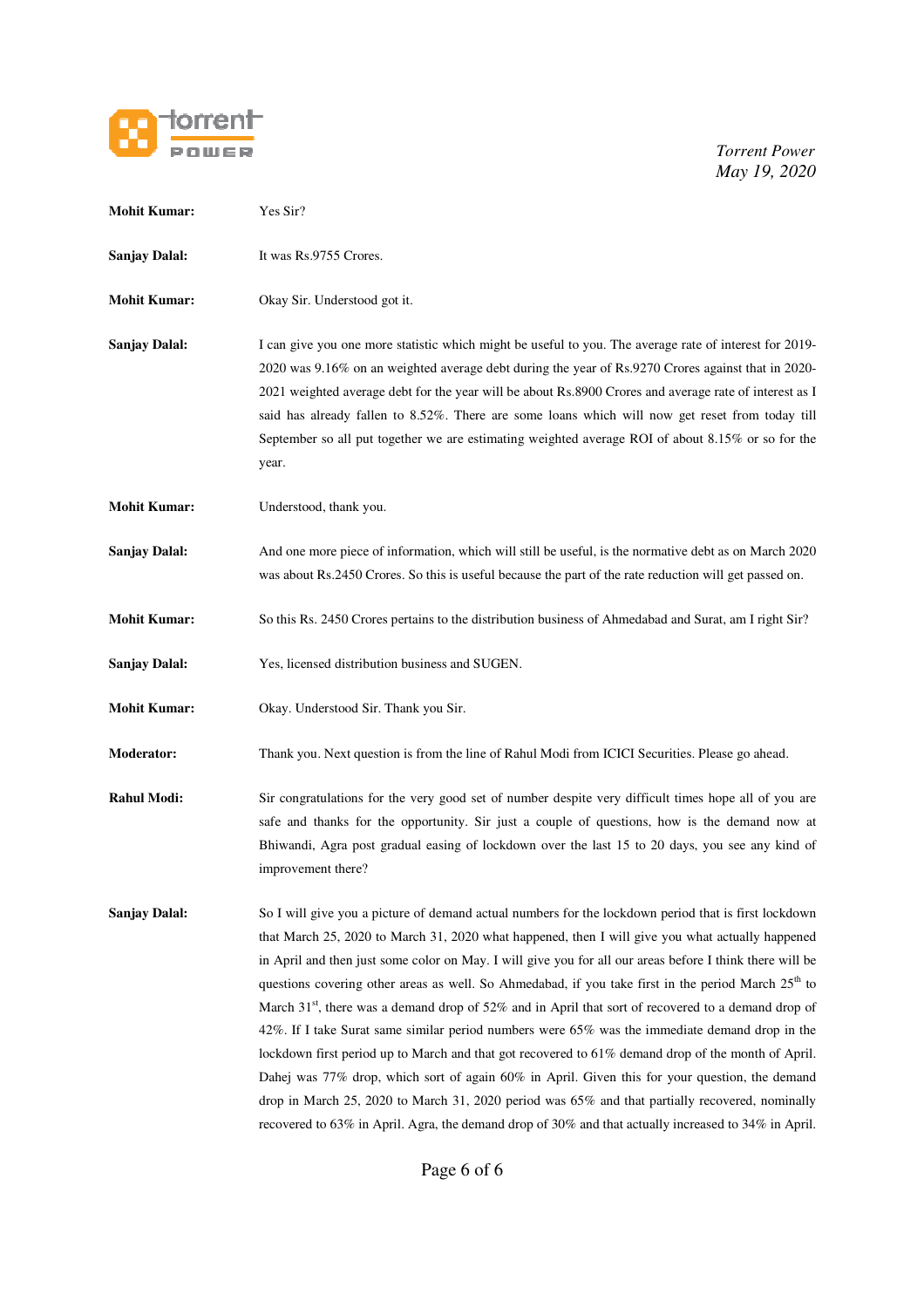

So overall if you want, then for the license business, the demand drop was 57% in the March 25, 2020 to March 31, 2020 and that sort of recovered to 48% drop in April period and the distribution franchise business, the demand drop was about 54% and that recovered to about 52% demand drop on overall basis. So from May, it shows marginally improving trend as compared to April as things are gradually getting opened up. Our outlook is that May, June, July, we will see fairly sharp recovery in demand. However just to complete the picture, again this is a very evolving situation, so I will resist from giving any specific outlook or number, but our overall scenario sort of tells us that till March each month will actually degrow as compared to the comparative month. But the degrowth number will keep coming down. So it will take good full year for coming back to the level we were prior to COVID at the least. It could be worse also as I said it is an evolving situation.

- **Rahul Modi:** Right Sir. Sir just one more question, Sir in the 48 Crores impact that we have taken, now you see more such events coming in, do you see some MSMEs actually not being able to pay that is the reason we had to take this and you see this at least for the next one to two quarters happening more in terms of our regular customers not been able to pay because either they are going bust or something like that?
- **Sanjay Dalal:** Okay. Let us discuss this in two parts. The distribution franchise business and the license distribution business. In the distribution franchise business, we took 48 Crores of provisioning. This 48 Crores was based on the debtors receivables, which are outstanding as on March 31, 2020. Now because accounting standard requires that you assess those outstanding and then if there is a higher level of credit loss which you foresee on forward looking basis, we have to provide for them. So we have a standard policy for provisioning because these data run in lakhs in terms of numbers. So you really cannot provide on individual basis. So we have a broad provision policy rules based on the normal provisioning happens. So in addition to that this 48 Cr was additionally provided, which we took because we saw very sharp reduction in collection efficiency in March. So to give you an example the collection efficiency for Biwandi for the month of March dropped to 58% and the collection efficiency for the period of April to February was almost 98%. So this 58% of course had two elements. One element was that the due days were extended by the government for all the customers and therefore many customers did not pay and the second was that the impact of COVID-19 also would play a role in eventual collectability of this. So we categorized the data which were not collected into various segments and looking at how the segment was impacted, we have taken a provision. For example there were restaurants, so we took a higher provision for restaurants outstanding, there were cinema hall, where we have taken for example higher provisioning and so on and so forth. On that basis, we have provided. In 2021, I think similar situation will continue throughout the year for our distribution franchise businesses. How much that number will be I think will require an assessment at every reporting period so I will not be able to give you a number on that but to be sure there will be further bad debts in 2021 also in our distribution franchise business. Coming to the license distribution business, we do not foresee any additional bad debts because of the situation for the two reasons. One is that the collection efficiency did not drop significantly in these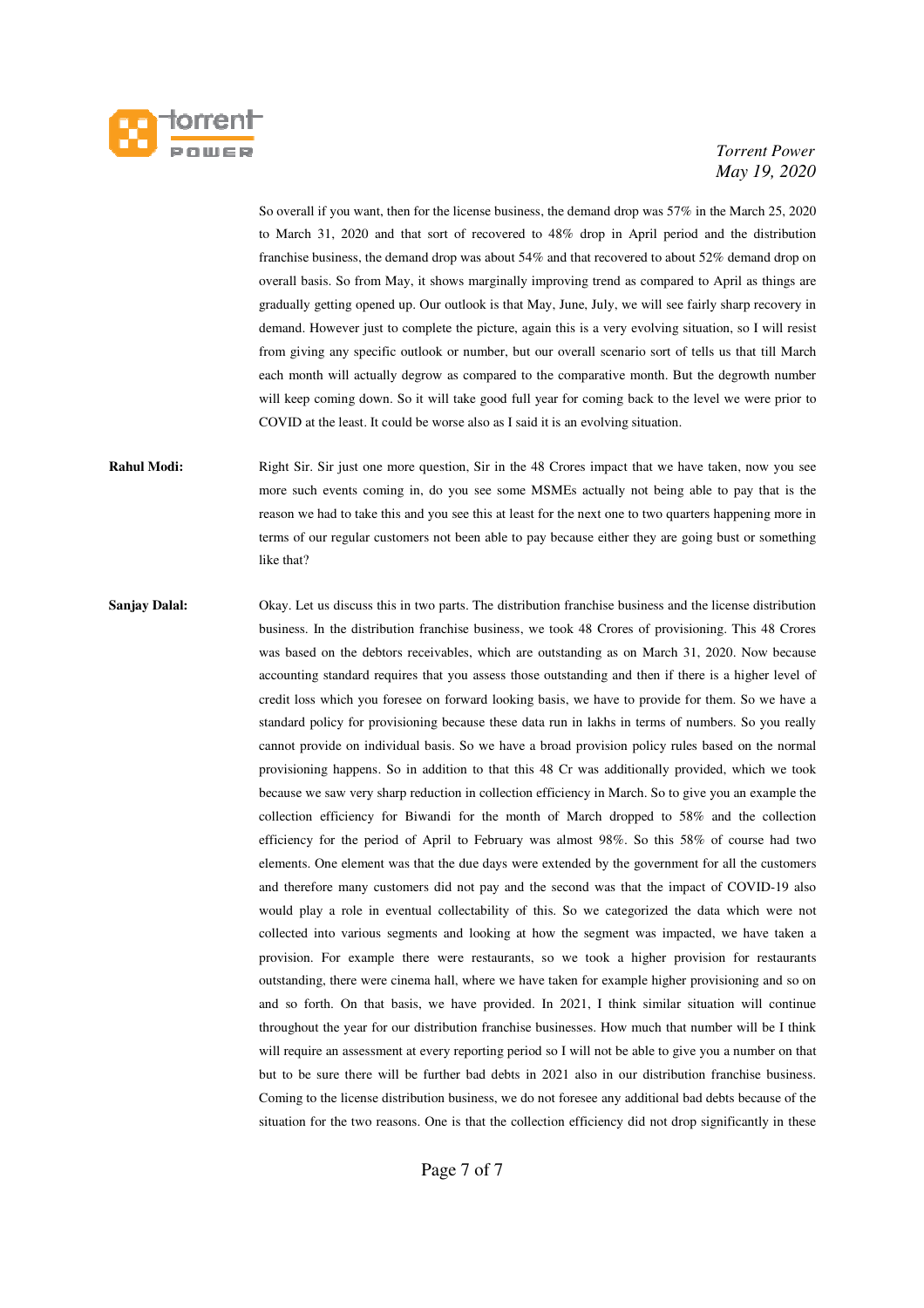

areas even in the lockdown period and number two in our license distribution business, we are very well covered by security deposit from customers and therefore we are well protected from non recovery in these areas. So this is broadly the outlook on collection.

- **Rahul Modi:** I will just slip in the last one. Sir, can you help us with the volumes of merchant sales and the kind of margins we are looking at and just how we are doing in that? Thank you very much.
- **Sanjay Dalal:** Merchant volumes, okay. So you want for the whole year?
- **Rahul Modi:** Sir for the quarter and whole year will be very useful.

**Sanjay Dalal:** So if you look at Q4 current year we sold about 318 MU at net contribution of about 37 paisa and in the comparative quarter last year we sold 11 MUs at a net contribution of about 28 paisa. So just to add a color to this, pre-COVID as you know the LNG prices had crashed dramatically. LNG was available at a very attractive price and therefore we were targeting a very large amount of sale in the merchant power market in the peak season that is April to July period and then we had tied up lot of gas in anticipation of that. However, with this COVID and demand collapse, we had to therefore start burning the gas because the demand in the merchant power market as well as the prices had come down considerably. Since we tied up the gas at very attractive prices, we could still sell in the merchant power market including the market at surplus. So we did not incur any loss but we still had to utilize the gas because gas cannot be stored beyond a point and that is how this volume in Q4 is higher. If you look at the whole year, we sold about 1364 MUs at 82 paisa net contribution. So in the comparative period, it was 181 MUs at about Rs.2.47 of net contribution.

**Rahul Modi:** Okay. Great Sir. Thank you very much and all the best Sir.

**Moderator:** Thank you. Next question is from the line of Bhavin Vithlani from SBI Mutual Fund. Please go ahead.

**Bhavin Vithlani:** Thank you for the opportunity and congratulations for good set of numbers. Sir first is maybe if you can help us dissect the debt of 9000 Crores. So you mentioned 2400 Crores pertains to the regulated business, what part would be renewable and what part is the debt on the DGEN side and specifically on the DGEN what was the debt at the beginning of the financial year?

**Sanjay Dalal:** We see debt on a corporate basis, I mean each debt is raised with a specific purpose but over a period of time I think allocating debt to specific unit is not giving any meaningful insight. So we look at debt on a corporate basis. When I said 2450 Crores of normative debt that is the normative debt, it does not mean that actual debt for that unit is the same. It is the debt which the regulator has in his books on account of those units. The actual debt according to us should be seen on an overall basis because what has happened we have raised money not necessarily 70:30 at various points in time based on available funds we had. Secondly we have prepaid lot of debt on an Adhoc basis from any of the units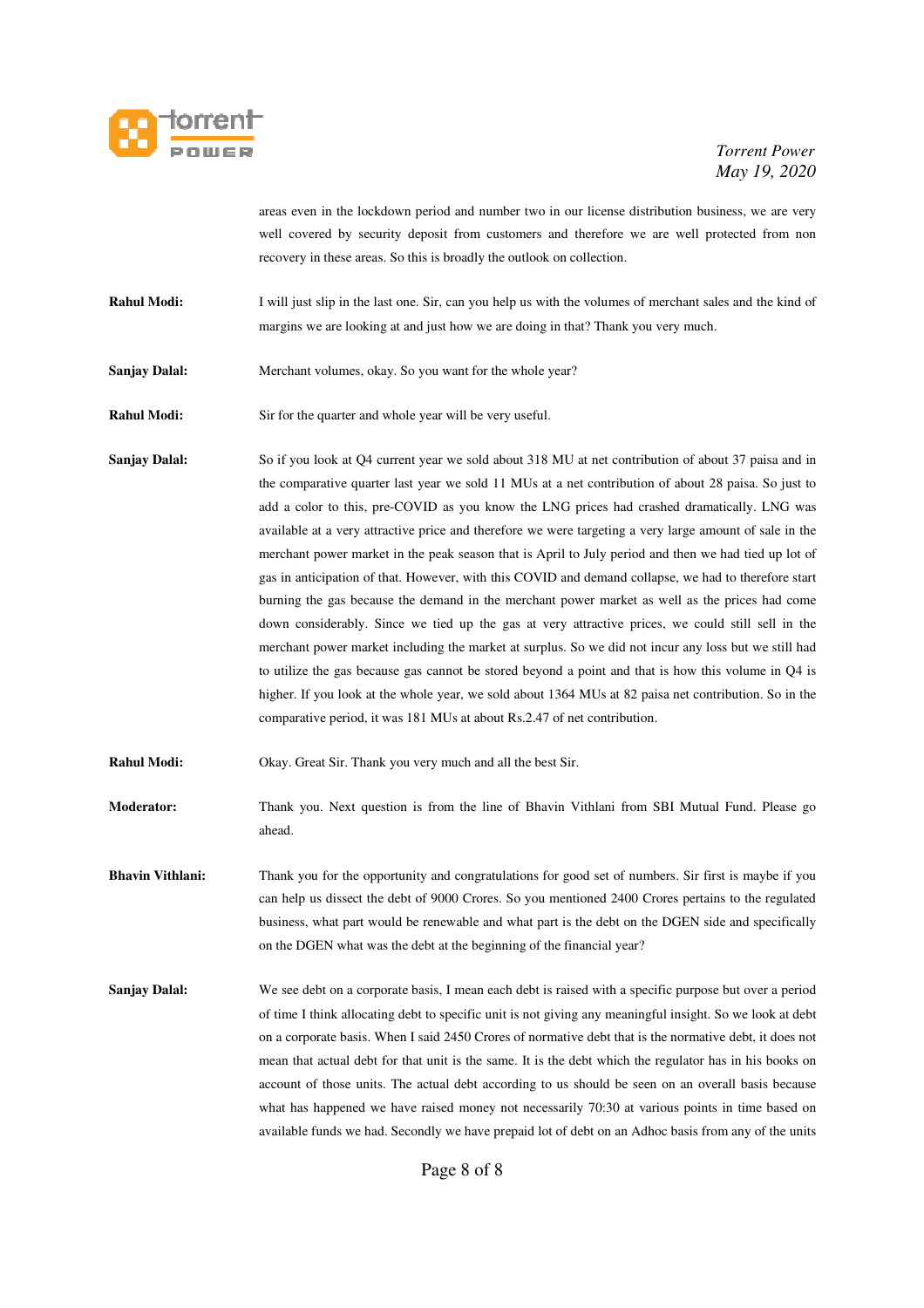

depending on the where the opportunity for prepayment was the best. So looking at it on a unit wise basis does not make sense. 8900 Crores is the gross debt towards everything and all of it is long term.

- **Bhavin Vithlani:** Understand. For fiscal year 2019, earlier you had mentioned there was a 550 Crores loss because of the DGEN what would be that number given that you have started generating from DGEN?
- **Sanjay Dalal:** Loss on account of DGEN this, just give me a minute.

**Bhavin Vithlani:** This will be excluding the 1000 Crores of provision that we have taken.

- **Sanjay Dalal:** Yes of course. For the current year, we have loss of 536 Crores at PBT level, and comparative was about 575 Crores. This includes the interest cost also. But if you want at the PBIT level, which I think is more meaningful, PBIT level DGEN was Rs.292 Crores negative versus Rs.320 Crores in the previous year.
- **Bhavin Vithlani:** Understand. Sir the question is on the capital expenditure. So you mentioned that because of the COVID, your are lowering the capex, but you had a 4500 Crores capital expenditure for the licensed area over a three year basis and reducing it to 1250 Crores assuming that would be spilled over to the subsequent years?
- **Sanjay Dalal:** So actually when I said 1500 Crores and 300 Crores were average annual capex for the next three years that was the plan and that was the guidance. Now within that for year 2021, I said that now we are estimating lower number than the average, which I gave I think 1250 Crores and 350 Crores roughly. Now we are not changing the three year outlook on capex. We have made some change in the 2021 outlook and brought it down a little to account for the loss of time and loss due to remobilization and whatever catch up efforts we will do net of that. But otherwise on a medium term basis I think the capex outlook is maintained.
- **Bhavin Vithlani:** Understand. So like when we look at the regulated equity for these license 4500 Crores which is 1500 Crores into three years, is constant maybe something has moved from fiscal 2021 to fiscal 2022. Would that be a correct understanding?
- **Sanjay Dalal:** Can you repeat the question please?
- **Bhavin Vithlani:** 1500 Crores per year over three years, which is 4500 Crores capex for the license distribution, would that be constant maybe there could be some spillover from 2021 to 2022?

**Sanjay Dalal:** Yes. That is what I am saying that we are maintaining the medium term indication on capex. We will incur all the capex eventually, maybe the three years can become three and a half years or whatever at the most.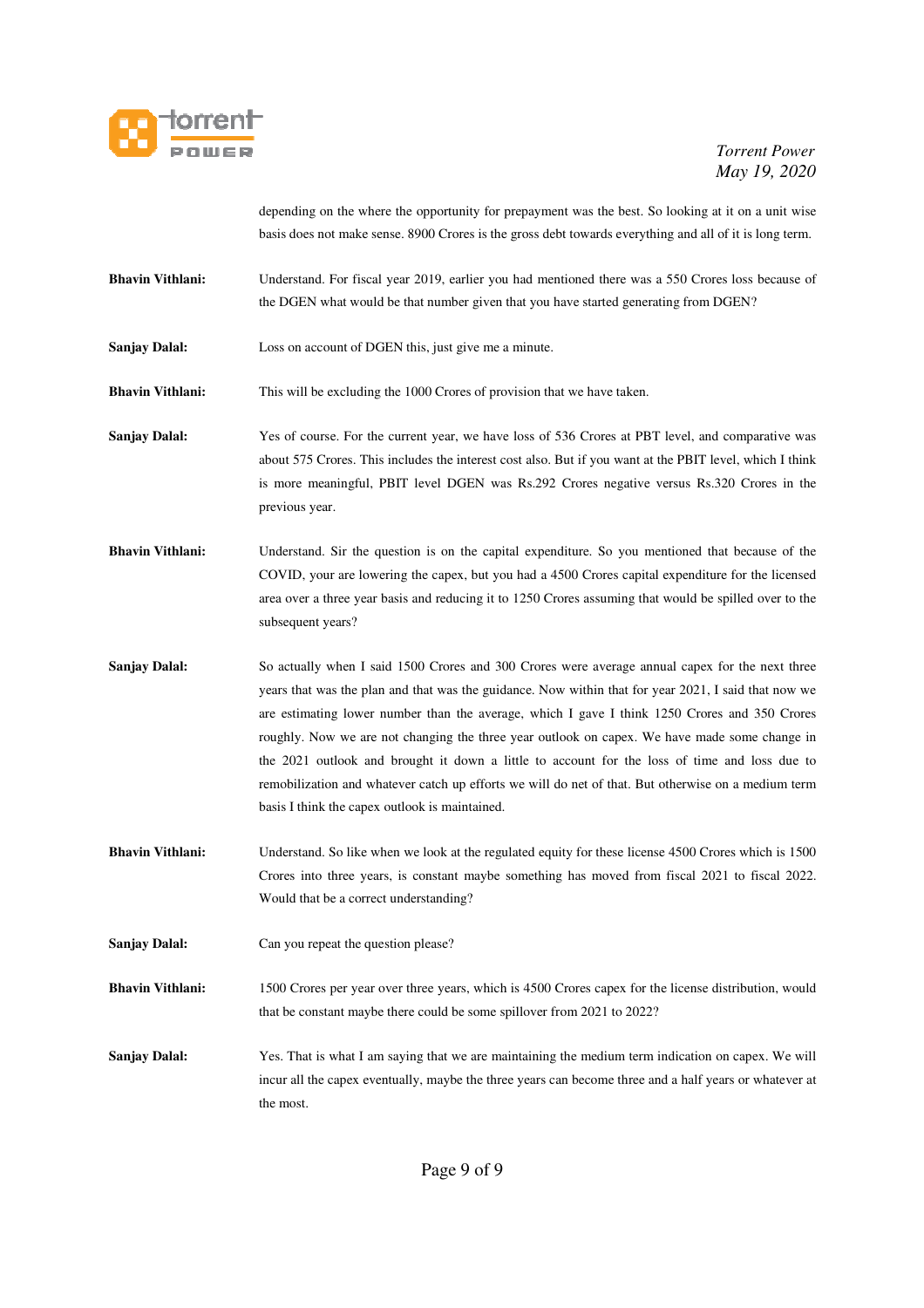

- **Bhavin Vithlani:** Correct and just last question on my side. So renewable something we have actually taken a back step on some of the build capex, but we have a very strong operating cash flows 3600 Crores in the current year. How should we look at the growth on a three year basis, so you have clearly outlined the capital expenditure on the license area as well as the franchise area. So how should we look at other growth avenues?
- **Sanjay Dalal:** In terms of other growth avenues as we said last time in the last call also that in the medium term we are finding it difficult to identify quality growth opportunities in power sector. So license distribution and franchise distribution is an area where whatever growth opportunities come we will take it. The visibility is low but if you have read the recent announcements from the Finance Ministry, there is a strong move towards privatization as well as pushing the distribution model as part of the reforms in power sector, which the government plans to do. So we see more growth visibility and more growth opportunities there which we will certainly pursue. So far as renewable is concerned, we are taking a pause as I said mainly because the financial returns are not making sense and secondly because there are too much of risks which are unforeseen and manageable. So till that situation improves, we are not factoring that in our growth plan. Transmission is something which we will keep bidding though we are not giving any guidance because we have not still run any project there but that is something which we will pursue. With this growth plan in the medium term there is possibility that we may have free cash with us so we use that either to reduce that or pay divided or combination of the two.
- **Bhavin Vithlani:** Understand. That is very helpful. Thank you so much.
- **Moderator:** Thank you. Next question is from the line of Ravi S from Spark Capital Advisors. Please go ahead.
- **Ravi S:** Good morning Sir. So the first question is on the impact of the lower demand on our licensed businesses. So is this likely to increase the fixed cost component and hence we have to petition for higher fixed cost per unit for FY2021?
- **Sanjay Dalal:** The carry forward for 2020-2021 has been based on a certain demand and this was prior to COVID. Now because of the COVID that actual demand will come down. So, what will happen is that in a perfect scenario this will lead to a lower ARR for us in actual terms and what we are entitled to. That is how it will create what is known as regulatory gap. So for the next year there are other elements also, but to simplify for the next year the way we foresee and the scenarios which we have built today we believe that we will be able to at least recover our standalone ARR for the next year. What we will not be able to recover is approved gaps of the earlier years, which was otherwise supposed to recovered in the next year, so they will sort of get carried forward in the subsequent year.
- **Ravi S:** The ARR is likely to be lesser because of lower variable charges, because we are purchasing lower power?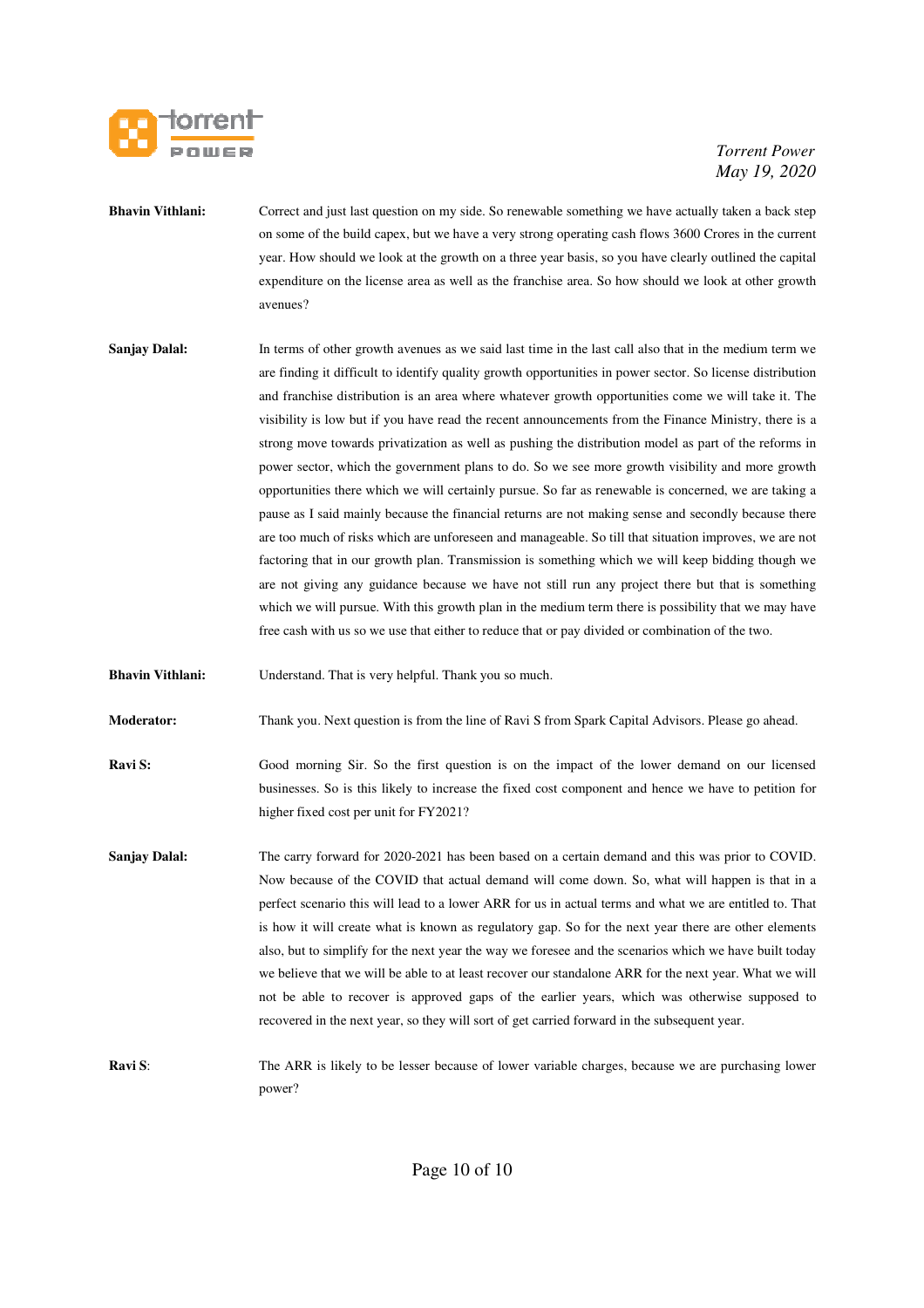

| <b>Sanjay Dalal:</b> | No actual ARR realizes nothing but the electricity which we bill to the customers. That is our annual<br>revenues. The ARR which is assessed in the tariff order is built up from the cost saying that you are |
|----------------------|----------------------------------------------------------------------------------------------------------------------------------------------------------------------------------------------------------------|
|                      | likely to incur these costs and therefore this is your ARR and I am giving you this tariff based on this                                                                                                       |
|                      | demand. That demand sort of has now gone down, so obviously the recovered ARR will be lower. So,                                                                                                               |
|                      | what I am saying is that there are two components to the assessed ARR. One component is what you                                                                                                               |
|                      | are required to recover on a standalone basis for the cost for that year that is 2021 and secondly the                                                                                                         |
|                      | gap which the regulator approves for the earlier years on truing up is also added to the ARR and                                                                                                               |
|                      | allowed a recovery from the tariff of the next year. What we are saying that on current assessment we                                                                                                          |
|                      | feel that we will be able to recover our standalone ARR for the next year. What we will not be able to                                                                                                         |
|                      |                                                                                                                                                                                                                |
|                      | recover is the gap which he has approved and which he had allowed for recovery in the next year.                                                                                                               |
|                      | That will get carried forward in the subsequent year.                                                                                                                                                          |
| Ravi S:              | So on the standalone ARR there will be fixed component and variable because the fixed component is                                                                                                             |
|                      | likely to go up?                                                                                                                                                                                               |
| <b>Sanjay Dalal:</b> | Fixed component will remain same only, per unit basis it is not that important. My network cost is let                                                                                                         |
|                      | say Rs.500 Crores and power cost is assessed based on demand at another Rs.500 Crores, and then he                                                                                                             |
|                      | says that Rs.300 Crores is the gap which I have trued up for the earlier period, so he will give you an                                                                                                        |
|                      | ARR of Rs. 1300 Crores on a certain assumption of demand. Now the demand has gone down, so I                                                                                                                   |
|                      | will actually bill on tariff derived based on ARR of Rs.1300 Crores, which now will bill only Rs.1000                                                                                                          |
|                      | Crores only because of lower units which I am going to sell. So that Rs.300 Crores is a new gap                                                                                                                |
|                      | which will get carried forward, but Rs.1000 Crores is also my actual cost for the next year. So, what I                                                                                                        |
|                      | am saying is that we will recover our actual costs and ROE for the next year. However, we will not                                                                                                             |
|                      | recover the past gap, which was otherwise expected to be recovered next year. So, it is only a cash                                                                                                            |
|                      | flow issue.                                                                                                                                                                                                    |
| Ravi S:              | Final question, you mentioned about the collection efficiency dropping. What about the overall                                                                                                                 |
|                      | AT&C loss, how much would it have increased in the months of April, May in all the businesses?                                                                                                                 |
| <b>Sanjay Dalal:</b> | Typically, I will talk of T&D losses, collection is a separate variable and particularly in franchise                                                                                                          |
|                      | business it is also affected by unique factors. On T&D losses, typically what will happen is that next                                                                                                         |
|                      | year in general, the T&D losses are likely to go up in each of our areas except maybe Dahej and the                                                                                                            |
|                      | reason is simple that the demand drop is largely happening in industrial and commercial segment,                                                                                                               |
|                      | which segment as such has a lower $T&D$ loss percentage. So, in percentage terms therefore the $T&D$                                                                                                           |
|                      | loss will slightly go up. However, for our license distribution business, our current assessment is that                                                                                                       |
|                      | the actual T&D losses while they will be slightly above what they were in 2019-2020 they will still be                                                                                                         |
|                      | below the normative levels which have been allowed to us. So, we will still have savings on account                                                                                                            |
|                      | of T&D losses. In addition to that we are hopeful that the regulator will adjust the normative loss                                                                                                            |
|                      | level because the normative loss level was fixed keeping in mind the normal situation of certain level                                                                                                         |
|                      | of industrial and commercial demand and certain level of residential demand. Now that ratio has been                                                                                                           |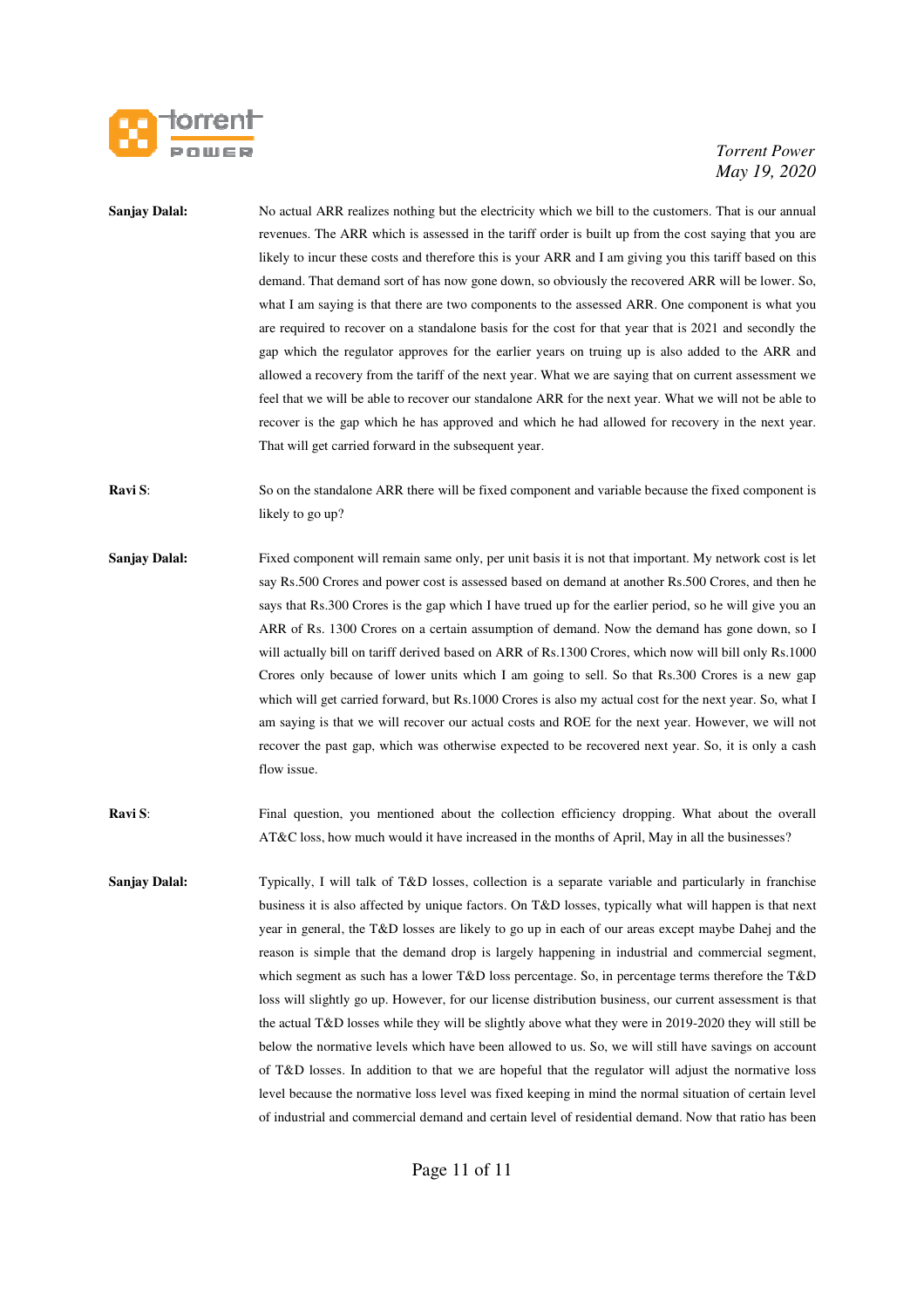

disturbed so we will approach the regulator with a request that kindly adjust the normative levels slightly up. So, if this plays out the way we see, we will continue to earn the T&D incentive as we have earned it in the past.

- **Ravi S:** Thank you and all the best.
- **Moderator:** Thank you. The next question is from the line of Manish Bhandari from Vallum Capital Advisors. Please go ahead.
- **Manish Bhandari:** Thank you for this opportunity. My question has been answered.
- **Moderator:** Thank you very much. The next question is from the line of Dhruv Mukherjee from HDFC Asset Management. Please go ahead.
- **Dhruv Mukherjee:** Sir, on the distribution franchise business, now we have seen some decent demand decline, is there a possibility that we go to the government or the DISCOM for some relief given that mainly DISCOMs also want to state government some relief?
- **Sanjay Dalal:** It is always possible. Firstly it is not a decent decline, it is an indecent decline I would say, but it is always possible but if you look at what the government has been doing in form of providing fiscal packages etc., it is unlikely that government will be giving any relief to any large private sector operators We will have to fend for ourselves and that is how we are managing our business.
- **Dhruv Mukherjee:** Sir any color on what is happening in May given the last leg of lockdown was relatively relaxed in the demand sense in May for franchise businesses?
- **Sanjay Dalal:** As I said that March 25, 2020 to March 31, 2020 the franchise business saw a demand top of 54% as compared to the previous period of 2019. In April, the demand dropped sort of slightly recovered and became 52%. May, June, July we are expecting significant recovery so that will still be a demand drop but it will not be so large and it will recover steeply. That is how we are seeing it but as I said it is an evolving situation and it is not possible to sort of have any firm views on this. But on overall basis for the whole year I think on a net basis we will still see a demand degrowth as compared to 2019-2020, both in our franchise distribution business as well as in our license distribution business, how much the degrowth is the matter which we can keep debating and building scenario then it will keep changing but for sure there will be a degrowth.
- **Dhruv Mukherjee:** Sure, Sir on the capex number if I see the cash flows the capex number is about Rs.300 Crores versus the capitalization for about Rs.2000 Crores and if you see even though it means broadly be seen so what explains the difference?
- **Sanjay Dalal:** I think it would be capital work-in-progress and capital advances up pending capitalization.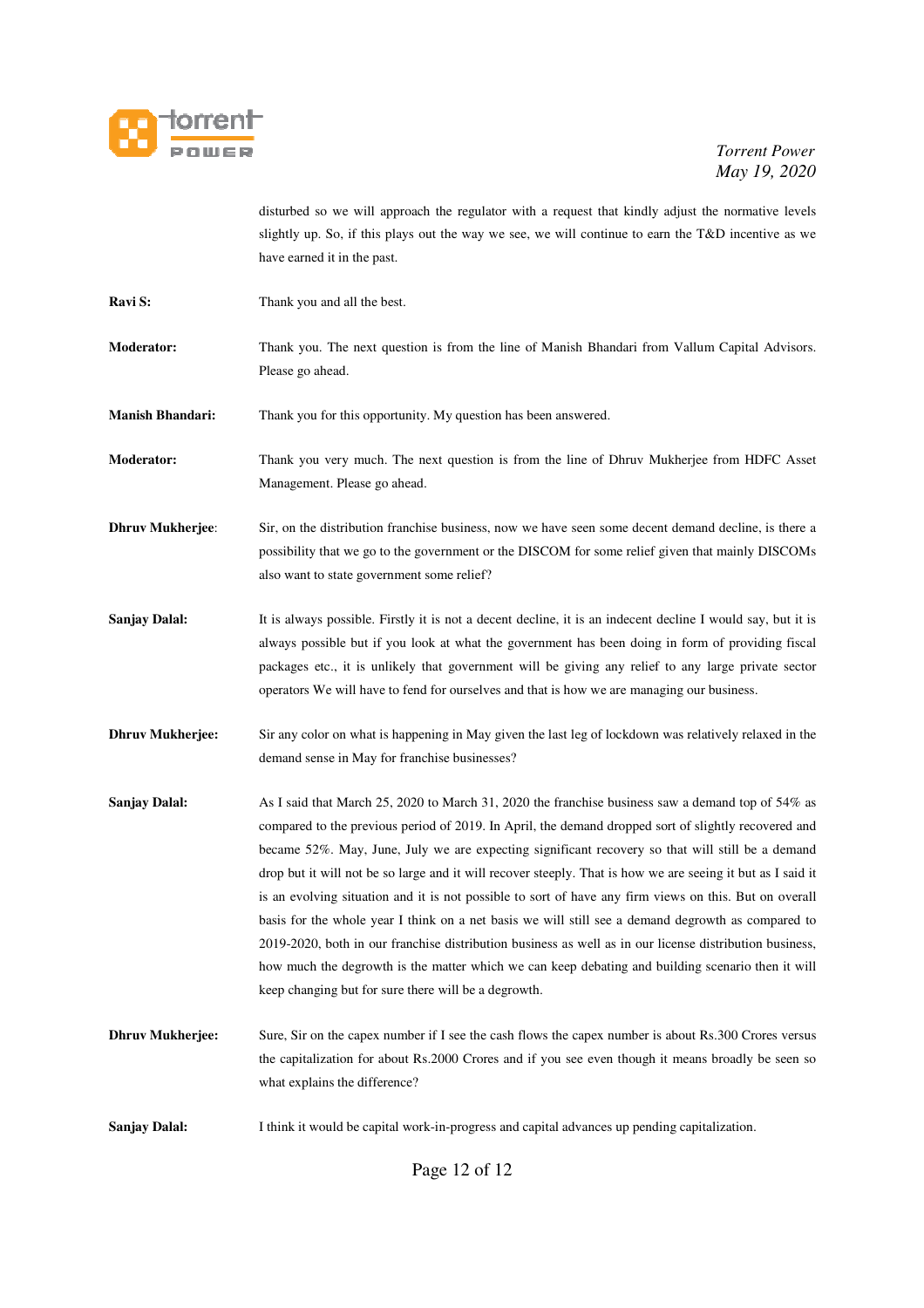

| <b>Dhruv Mukherjee:</b>  | The feasibility is also broadly similar Y-o-Y?                                                                                                                                                                                                                                                                                                                                                                                                                                          |
|--------------------------|-----------------------------------------------------------------------------------------------------------------------------------------------------------------------------------------------------------------------------------------------------------------------------------------------------------------------------------------------------------------------------------------------------------------------------------------------------------------------------------------|
| <b>Sanjay Dalal:</b>     | You are saying that the number of 2019-2020 does not match with the balance sheet?                                                                                                                                                                                                                                                                                                                                                                                                      |
| <b>Dhruv Mukherjee:</b>  | Sir you mentioned the capitalization was about Rs.2000 Crores and the capex number in the cash flow<br>statement is about 300?                                                                                                                                                                                                                                                                                                                                                          |
| <b>Sanjay Dalal:</b>     | No, Cash flow statement will not give the correct picture. So the capex number which I said would<br>include capitalization which has happened, capital work in progress, which is happening and any<br>capital advances which we have paid on account of capital expenditure and secondly I think cash flow<br>there is also an adjustment, the SECI III capex by virtue of encashment of bank guarantee is deducted<br>from that number, that is why the cash flow number is smaller. |
| <b>Dhruv Mukherjee:</b>  | Sir, last two questions quick one, Sir on the Shil area if you can give some sense on how do you see it<br>is panning in this year?                                                                                                                                                                                                                                                                                                                                                     |
| <b>Sanjay Dalal:</b>     | It is just month. We took over on March 1, 2020 and March 22, 2020 we started shutdown our offices<br>and March 26, 2020 there was a lockdown so I think there is really no representative thing, but I think<br>we started off with 55% T&D loss and overall of course we will be able to bring it down drastically<br>from 55%, on overall basis I think from year 2021 with all this fallout from the pandemic also that<br>area will not be profit accretive.                       |
| <b>Dhruv Mukherjee:</b>  | Sir just from T&D perspective what would be the T&D number in the first year required for<br>breakeven if you can give us back to your sense?                                                                                                                                                                                                                                                                                                                                           |
| <b>Sanjay Dalal:</b>     | T&D number for breakeven of Shil Mumbra-Kalwa, actually what I can give you is that for every $1\%$<br>reduction in T&D I think approximately Rs.6.5 Crores will be the accretion to the P&L.                                                                                                                                                                                                                                                                                           |
| <b>Dhruv Mukherjee:</b>  | Accretion, okay got it Sir on an annual basis and Sir lastly what is the regulatory asset at the end of<br>the year?                                                                                                                                                                                                                                                                                                                                                                    |
| <b>Sanjay Dalal:</b>     | Regulatory, I think it is about Rs.1400 Crores.                                                                                                                                                                                                                                                                                                                                                                                                                                         |
| <b>Dhruv Mukherjee:</b>  | Rs.1400 Crores? Got it Sir, thank you so much.                                                                                                                                                                                                                                                                                                                                                                                                                                          |
| <b>Moderator:</b>        | Thank you. The next question is from the line of Abhinav Bhandari from Nippon India Mutual Fund.<br>Please go ahead.                                                                                                                                                                                                                                                                                                                                                                    |
| <b>Abhinav Bhandari:</b> | Thanks for taking my question. Just two questions Sir. One is on your both license and franchisee<br>business how would be the overall industry mix in terms of demand just to understand or rather build                                                                                                                                                                                                                                                                               |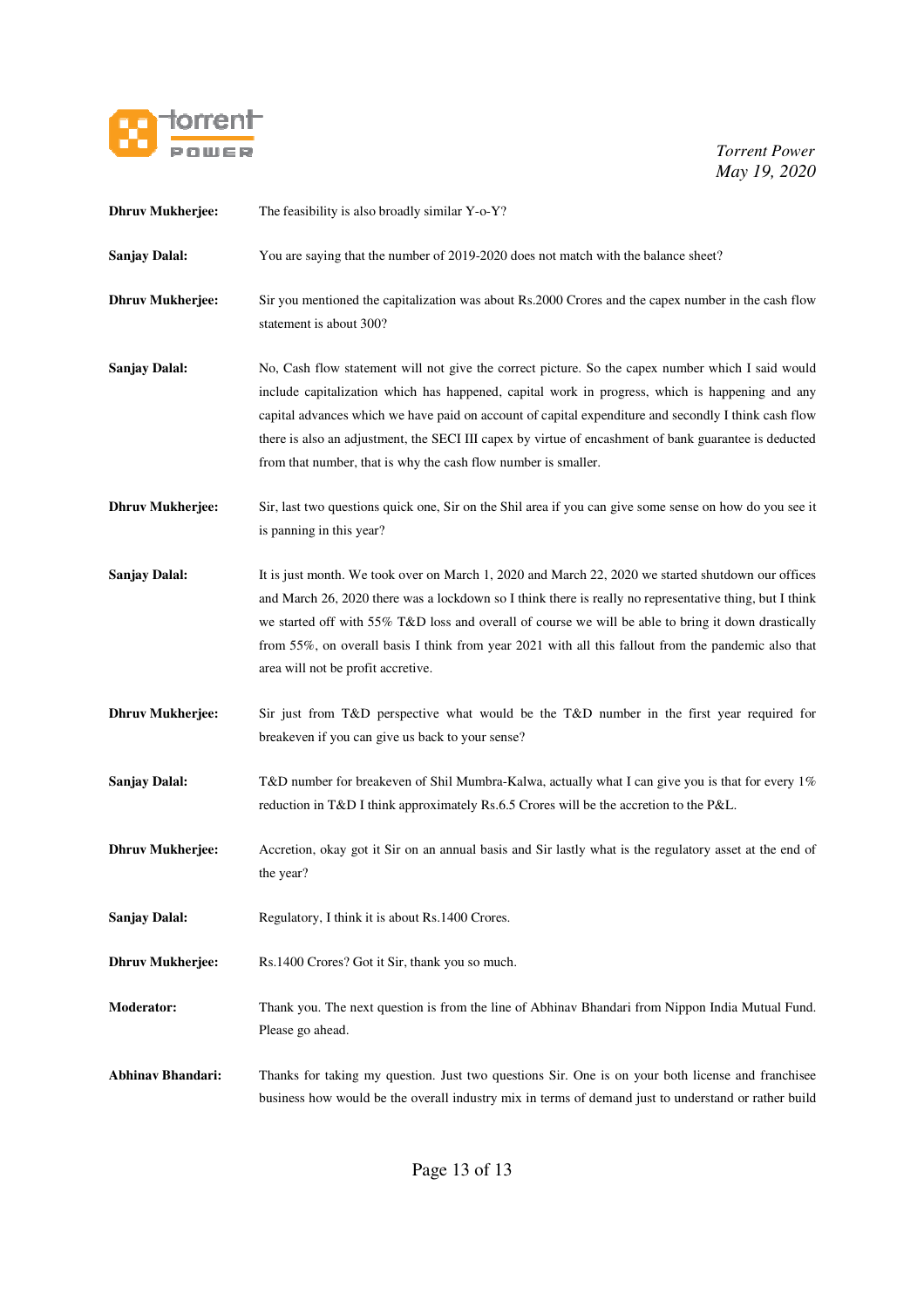

in some assumptions from our end on how would be the ramp up on the demand side, so just to understand the overall industry mix in that overall drop?

- **Sanjay Dalal:** Okay so you want it for what the franchise distribution?
- **Abhinav Bhandari:** Yes for both if you could say license as well as franchisee?
- **Sanjay Dalal:** So let us take the franchise business first. I will give you the figures for 2019-2020 Bhiwandi roughly 85% is industrial and commercial, Agra is roughly 30%, Ahmedabad would be roughly 62% and Surat would be 75%.
- **Abhinav Bhandari:** Sure so broadly that explains why you are expecting the Y-o-Y degrowth to remain there till March because that is contingent on how the industry revival or utilization would increase?
- Sanjay Dalal: Right.
- **Abhinav Bhandari:** Second Sir as you usually give, if you could give a broad EBITDA for PBT breakup for FY2020 across businesses?
- **Sanjay Dalal:** I can give you PBIT I think that will be more useful, so just take the numbers; they may be slightly here and there. The overall PBIT is about Rs.2562 Crores, gas based generation is about Rs.287 Crores, coal based generation would be Rs.157 Crores, renewable would be Rs.433 Crores, license distribution would be Rs.993 Crores and franchise distribution would be about Rs.755 Crores and these are adjusted for one-offs, so one half I have taken from this and here is other corporate overheads and other unallocable etc. would be another negative Rs.64 Crores so that makes it about Rs.2562 Crores and if you remove the net finance cost which is about Rs.870 Crores, the adjusted PBT would be Rs.1691 Crores and there has been one half which will bring you to the reported PBT.
- Abhinav Bhandari: Got it, perfect Sir. That is all from my side.
- **Moderator:** Thank you. The next question is from the line of Mohit Kumar from IDFC Securities Limited. Please go ahead.
- **Mohit Kumar:** Sir for the SECI projects which we have written off and of course they are few bits which are on the offer right now and given that I am assuming that we will have the land and the tariff discovered is slightly higher than the earlier round, are you going to participate in the new SECI bid?
- **Sanjay Dalal:** No as we said that right now we are taking a pause from participating in renewable projects other than what is required by our own DISCOMs RPO obligations.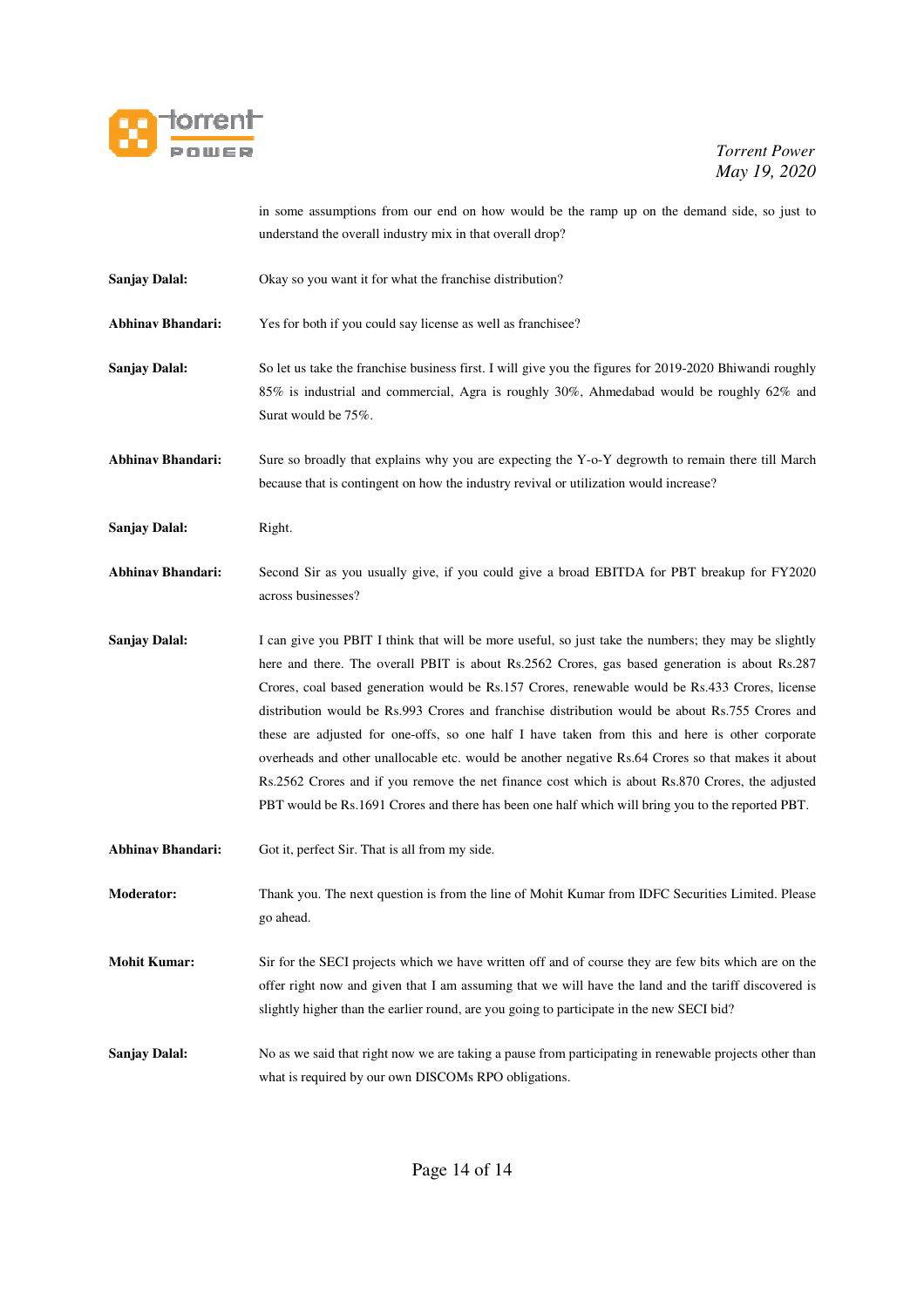

- **Mohit Kumar:** I understood Sir and secondly on the distribution franchisee is there any clause in the franchisee agreement which protects us from this kind of situation or risk?
- **Sanjay Dalal:** What kind of situation?
- **Mohit Kumar:** COVID such as drastic demand
- **Sanjay Dalal:** No, there is no specific such clause. So they have provided. Since our collections have trickled down because of government's orders extending the due dates both the utilities who are supplying us power for Bhiwandi and Agra have given us some relief and some extended credit period in payment of their bills so that help us to manage the cash flows, other than that there is no relief.
- **Mohit Kumar:** Lastly on the Regulatory asset is Rs.14 billion is there anything which is still pending to be adjudged by APTEL or everything is clear a right now on this Rs.14 billion which has to be recovered by the consumers going forward?
- **Sanjay Dalal:** I just want to make one correction. The regulatory assets are not Rs.1400 Crores, they are about Rs.1000 Crores roughly which are accounted in the book, that is one and number two about Rs.580 Crores are not accounted in the books because they are under dispute mainly at APTEL so they are not accounted in the book.
- **Mohit Kumar:** Thank you. Best of luck.
- **Moderator:** Thank you. The next question is from the line of Subhadip Mitra from JM Financial. Please go ahead.
- **Subhadip Mitra:** Good morning. My question refers to the point that you made with regards to the distribution license area on the ARR you would be able to recover the costs for the current year; however, the spillover of the previous years would not come in, you did not mention that this is more of a cash flow issue so am I correct in understanding then this will not really impact our profit numbers so much but it only impact the balance sheet so to speak?

**Sanjay Dalal:** Yes its a cash flow issue. That is true. It does not affect because I mean profitability is driven by prudent cost plus ROE so that sort of does not change. All of these early mentioned determined as per the regulations so if we do not get that then the difference is allowed to us in a significant tariff here.

- **Subhadip Mitra:** I understood, if it possible for you to specify what would be the quantum of previous sales which now probably will get spilled in future years, any ballpark number?
- **Sanjay Dalal:** I told you know that ~Rs.1000 Crores is our regulatory gap which we have taken on the books. So part of that was to be recovered in 2021, that portion would not come.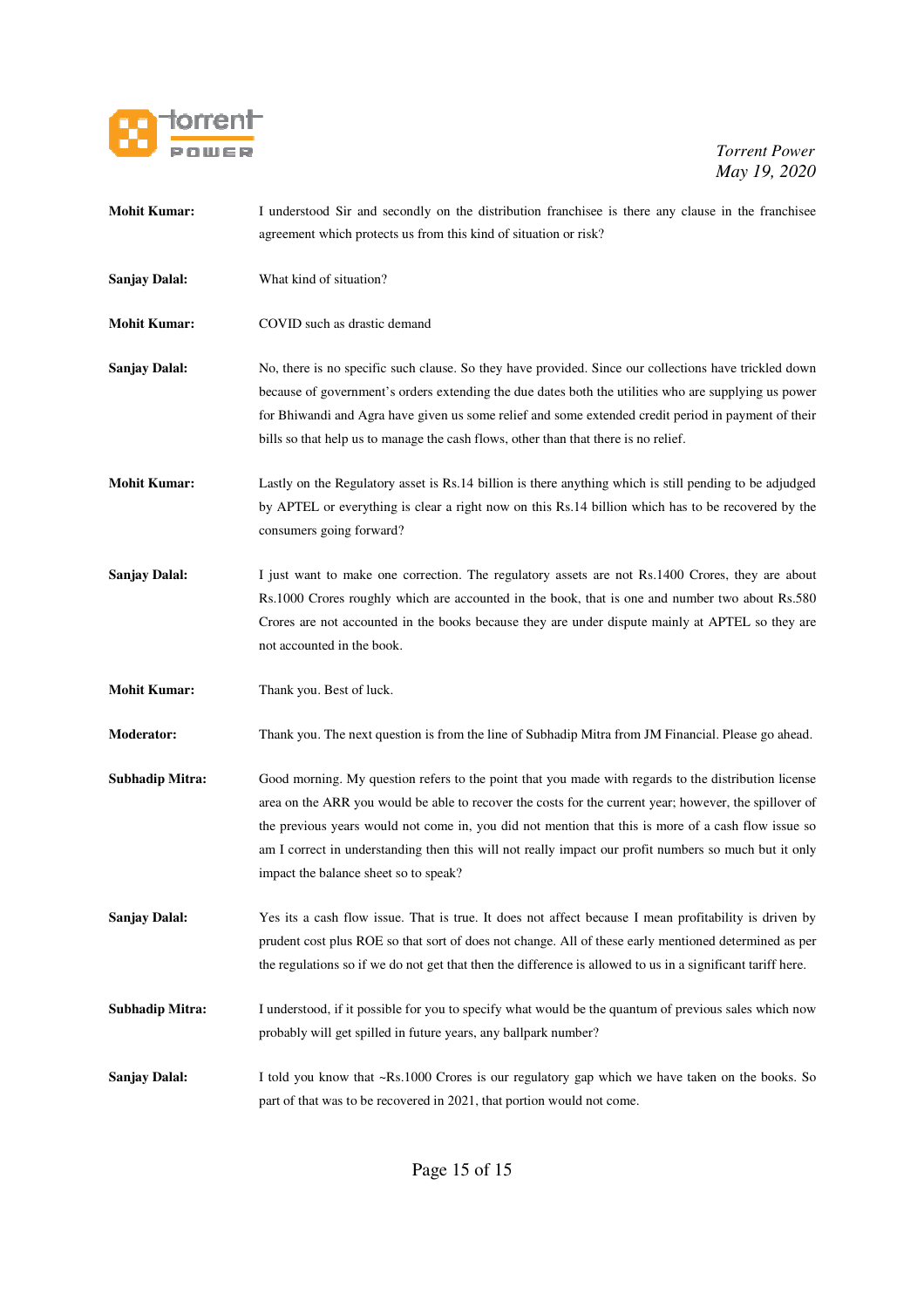

| <b>Subhadip Mitra:</b> | I think that answers.                                                                                                                                                                                                                                                                                                                                                                                                                                                                                                                                                                                                                                                                                                                                                                                                                                                                                                                                      |
|------------------------|------------------------------------------------------------------------------------------------------------------------------------------------------------------------------------------------------------------------------------------------------------------------------------------------------------------------------------------------------------------------------------------------------------------------------------------------------------------------------------------------------------------------------------------------------------------------------------------------------------------------------------------------------------------------------------------------------------------------------------------------------------------------------------------------------------------------------------------------------------------------------------------------------------------------------------------------------------|
| <b>Moderator:</b>      | Thank you. The next question is from the line of Abhishek Puri from Axis Capital Limited. Please go<br>ahead.                                                                                                                                                                                                                                                                                                                                                                                                                                                                                                                                                                                                                                                                                                                                                                                                                                              |
| <b>Abhishek Puri:</b>  | Thank you for the opportunity and congratulations for good set of results. Sanjay Bhai, I just wanted<br>to reconfirm that Shil Mumbra Kalwa 1% reduction leads to how much gain is what you said, was it<br>about Rs.6.5 Crores?                                                                                                                                                                                                                                                                                                                                                                                                                                                                                                                                                                                                                                                                                                                          |
| <b>Sanjay Dalal:</b>   | Right.                                                                                                                                                                                                                                                                                                                                                                                                                                                                                                                                                                                                                                                                                                                                                                                                                                                                                                                                                     |
| <b>Abhishek Puri:</b>  | Secondly in terms of SECI V coming back to that again for the provision that you have done so we<br>will not going ahead with that project?                                                                                                                                                                                                                                                                                                                                                                                                                                                                                                                                                                                                                                                                                                                                                                                                                |
| <b>Sanjay Dalal:</b>   | As of now we are still in discussion with SECI on the timelines. The reason for the provision was that<br>SECI has already rejected our application, but for example, we have to commission it by the July<br>2020, that sort of anyway we will get extended by the lockdown period and maybe another 30 days or<br>whatever that may be so it will go to say October or kind. But it is not possible to execute this project,<br>in October because there is no land available, the government of Gujarat policy is clear that SECI V<br>project and all the projects thereafter can be setup only in wind parks which are to be developed, till<br>today not a single wind park is under development, no approvals therefore are coming through, no<br>land is available so this project cannot be executed by that time and SECI has rejected the extension<br>of times so all this put together calls for an accounting provision, which we have made. |
| <b>Abhishek Puri:</b>  | Understood but is that the only provision or if we do not decide to go ahead with the projects and<br>there will be any further provisions for that?                                                                                                                                                                                                                                                                                                                                                                                                                                                                                                                                                                                                                                                                                                                                                                                                       |
| <b>Sanjay Dalal:</b>   | This is the maximum financial loss. There is no further downside on account of this project or SECI<br>project. There can be only a credit that some part of the provision may come back, we might not<br>actually incur.                                                                                                                                                                                                                                                                                                                                                                                                                                                                                                                                                                                                                                                                                                                                  |
| <b>Abhishek Puri:</b>  | In terms of the distribution franchise if we do some broad math specifically for Bhiwandi if you take a<br>40% decline in input energy for this full year and if the collection efficiency goes down to almost<br>60% in that case EBITDA shift can be pretty significant so is there a way to go back, in the franchise<br>agreement that this could be a force majeure clause and we can go back to the regulator and ask for<br>any relief here?                                                                                                                                                                                                                                                                                                                                                                                                                                                                                                        |
| <b>Sanjay Dalal:</b>   | What we are told is till the Electricity Amendment Act is brought into force, the regulator will not<br>recognize us as a stakeholder, because we are franchise operator, they are not within the purview of<br>the regulator anyway and secondly the distribution franchise agreement does not provide for any such<br>relief. So any relief fare all gone across the table discussion basis that they would be mainly for the                                                                                                                                                                                                                                                                                                                                                                                                                                                                                                                            |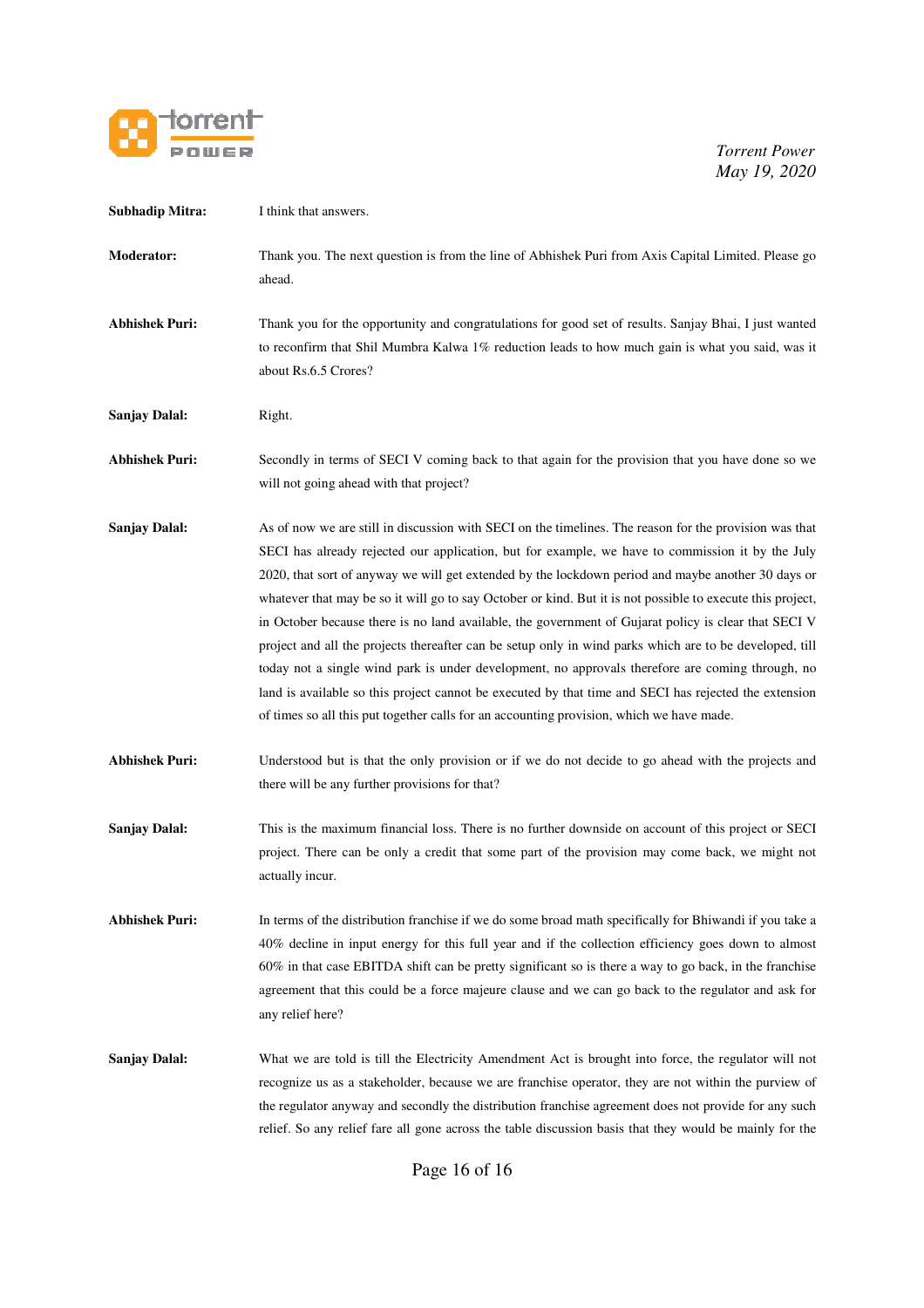

purpose of cash flow management, they would not sort be in a form where our losses are taken over by the licensed operator, his position is even worse actually. So no relief which will impact, the P&L impact is only ours and we will have to bear it.

Abhishek Puri: **How long do you think this collection efficiency or this collection impact will continue, would** lockdown opening up you to release the bills or is it because for industry and commercial the bills were not paid online and hence it is an issue?

- **Sanjay Dalal:** The entire deficit on account of lower collection efficiency is not provided for, only some part of it has been provided for. So for example as I said in Bhiwandi the 58% collection efficiency meaning 42% amount did not come in. This sort of segmented into some 15 different customers segments and then how each of them has been impacted and we took a view that some business will just not restart, there is a good number of restaurants which will not operate now, there has been a few cinema halls which will not start, that kind of a thing and accordingly on a granular basis we came to a provision of Rs.48 Crores. I think we will see some more provision in Q1 and Q2 albeit lower amount but this is just of the cost hunch I am giving you, I have no basis of saying this, but I think Q1 will see additional bad debts may be on a lower level and Q2 may also see some bad debts on a further low level. Thereafter it should normalize by then.
- **Abhishek Puri:** Ideally to understand these bad debts will be related to fixed costs, because those units are not operating so they do not be drawing any power right now?
- **Sanjay Dalal:** Yes and that whatever little power they may have used.
- **Abhishek Puri:** Okay and is there any impact of tariff reduction in the state of Maharashtra?
- **Sanjay Dalal:** Our average sales realized remains more or less the same because there has been some sort of increase even in some other heads so on in the overall basis our sales sales realization in Bhiwandi have not been impacted.
- **Abhishek Puri:** For Q1 as well, because I think the new tariffs are applicable from April 1, 2020 in Maharashtra?
- **Sanjay Dalal:** For whole of the year 2020-2021.
- Abhishek Puri: Thank you so much and all the best.
- **Moderator:** Thank you. The next question is from the line of Anuj Upadhyay from Emkay Global Financial Services. Please go ahead.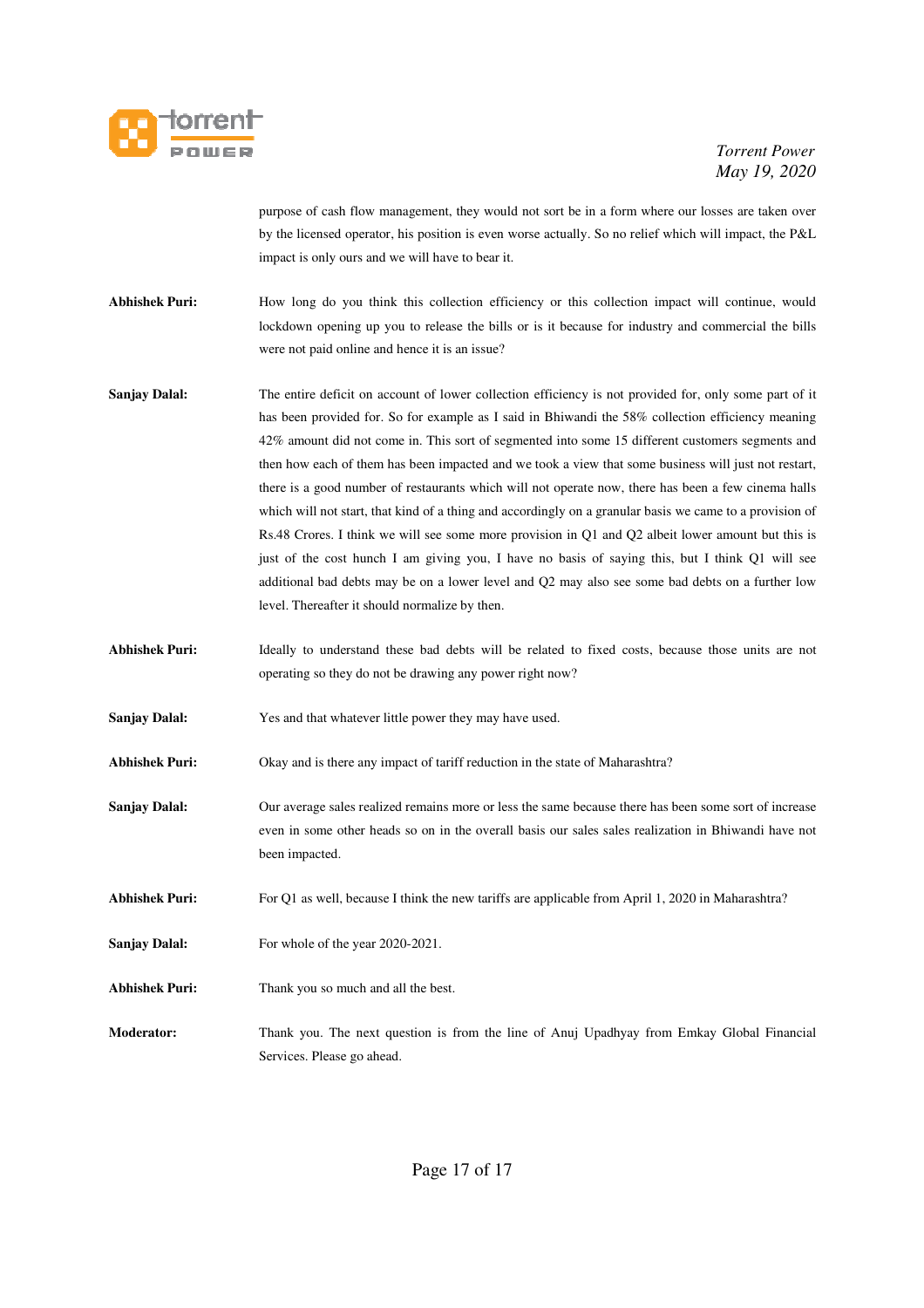

- **Anuj Upadhyay:** Thanks for the opportunity. Sir you mentioned that Kalwa Shil area led to a loss of Rs.22 odd Crores during the month of march can we get similar level of figure or approximate loss for the April as well and similarly for the other franchisee like Bhiwandi or Agra?
- **Sanjay Dalal:** No, April numbers I cannot give you.

**Anuj Upadhyay:** Correct me like you mentioned that the collection for March for the Bhiwandi was around 58% in the April had it increased to 98% or?

- **Sanjay Dalal:** No, not 98%. What I said was that Bhiwandi in normal time was operating at a collection efficiency of 98% that is what I said. Let me just briefly explain what the concept of collection efficiency. Collection efficiency is that billing for a period and the collection for that period are matched to arrive at how much we have collected and that is treated as collection efficiency. The difference is not necessarily all of it is loss, some part we will come with the delayed payment charge at a later date also and some part may become loss so on this concept basis I am saying that Bhiwandi normally operated at 98% collection efficiency during the period April 2019 to February 2020. If I just compute the collection efficiency just for March it dropped to 58% and two reasons I said, one reason was that government changed the due dates and therefore lot of people will not pay, because they had extra time to pay and the second reason which is not explicit but which we are saying that there will be credit losses in some part of this.
- Anuj Upadhyay: Right Sir, can we get the collection efficiency for April Sir?
- **Sanjay Dalal:** I do not have that number.
- **Anuj Upadhyay:** Sir of the total payment which you are receiving what portion be through digitize mode, through the digital payment of the payment are we whether to collect the entire 100% of it given the quantum utilized at 80% or 90% of that?
- **Sanjay Dalal:** In Ahmedabad & Surat I do not have the exact numbers what are the payment channels through which we get payment. that number But for Ahmedabad, Surat it will be on the higher side. The digital mode does not mean payment because the due date itself has been changed, the government in Gujarat for example they said that all bill falling due from March 1, 2020 to I think May 15, 2020, will fall due on May 15, 2020 only so good part of them sort of what extended from I think 60 days to 45 days so average delay was about 30 days average extension, similar thing happened in Maharashtra, in Agra and in UP also.

**Anuj Upadhyay:** Fair enough Sir. That is it.

**Moderator:** Thank you. As there are no further questions, now I would hand the conference over to Mr. Sanjay Dalal for closing comments.